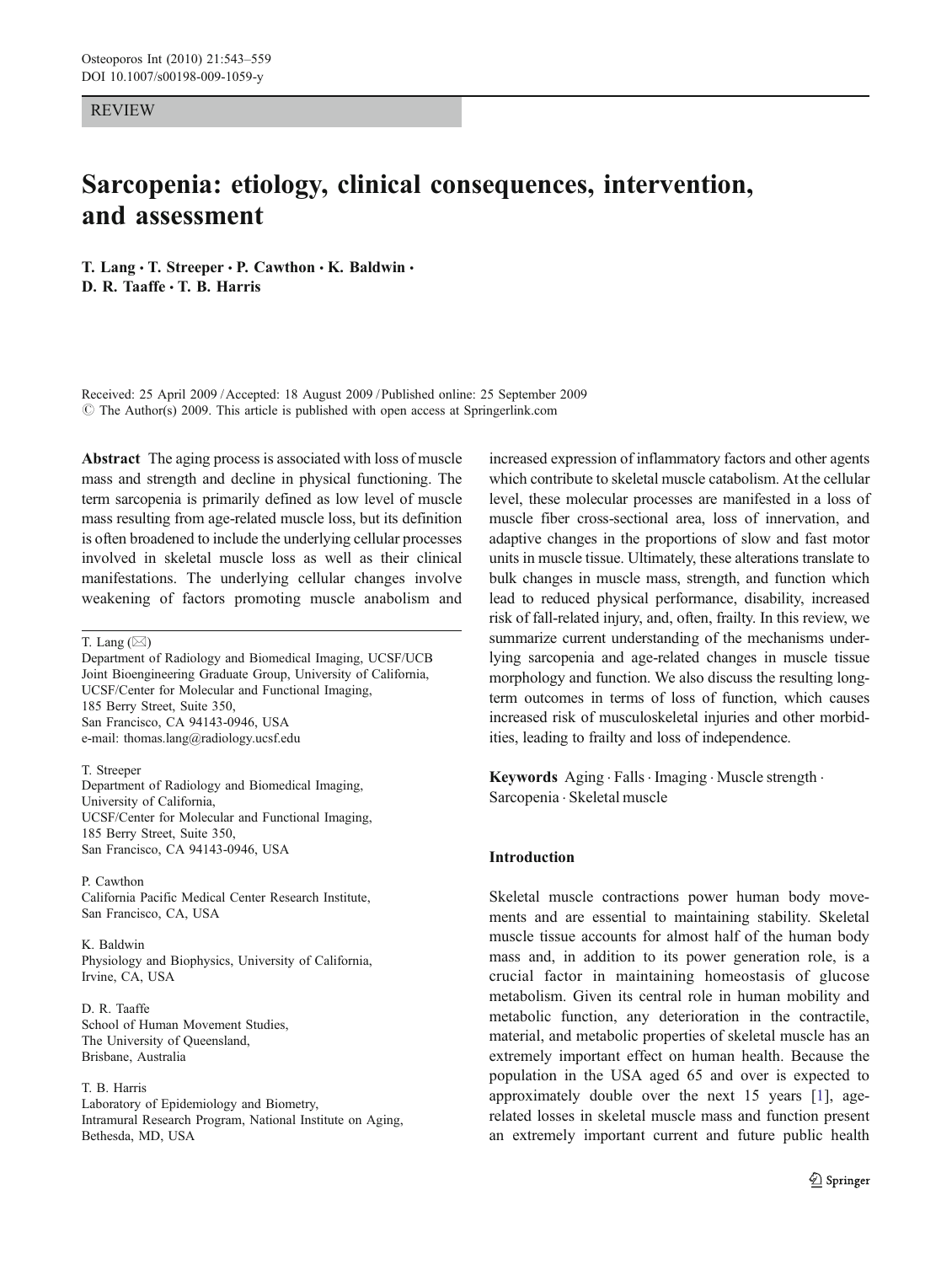issue. Loss of mobility, one of the major consequences of age-related skeletal muscle deterioration, is one of the primary determinants of the need for nursing home care, a public health cost which the US Health Care Finance Administration predicts may exceed 183 million dollars by 2010 [\[2](#page-12-0)]. The term coined by I.H. Rosenberg, which is widely used to describe skeletal muscle loss, is sarcopenia, from the Greek roots sarx (flesh) and *penia* (loss). Although this term is clinically applied to denote loss of muscle mass, it is often used to describe both a set of cellular processes (denervation, mitochondrial dysfunction, inflammatory and hormonal changes) and a set of outcomes such as decreased muscle strength, decreased mobility and function, increased fatigue, increased risk of metabolic disorders, and increased risk of falls and skeletal fractures. In this review, we (1) summarize current understanding of the mechanisms which underlie sarcopenia, (2) relate this information to age-related changes in muscle tissue morphology and function, and (3) describe the resulting longterm outcomes in terms of loss of function, which cause increased risk of musculoskeletal injuries and other morbidities, finally leading to frailty and loss of independence.

### Muscle fiber structure and the neuromuscular junction

This section is derived from a number of excellent reviews of muscle cell structure and function [\[3](#page-12-0), [4](#page-13-0)]. All of the body's skeletal muscles are composed of multinucleated cells called fibers. Each fiber incorporates the contractile proteins myosin and actin, along with numerous other regulatory proteins, which are organized into thick and thin filaments, respectively. The myosin and actin filaments are arranged in periodic bands within structures called sarcomeres, and a repeated sequence of sarcomeres form tubelike structures called myofibrils. Each muscle fiber contains a large number of parallel myofibrils, and the force generated by the muscle fiber is proportional to the number of myofibrils it contains. Muscles are innervated by motor neurons. In the case of small muscles used for fine motor control, motor neurons may innervate only a few small fibers. In larger muscles, a fiber is innervated by a single branch of a motor neuron, and the motor neuron innervates many muscle fibers. The combination of a single motor neuron and the muscle fibers innervated by its branches is called a motor unit. The hierarchic organization of muscle tissue is diagrammed in Fig. [1](#page-2-0).

A skeletal muscle motor unit is activated when a signal is generated in the motor cortex of the brain, traveling though the spinal cord, and is transmitted as an action potential through the motor neurons to each fiber in the motor unit, resulting in a simultaneous contraction of the fibers. When the nerve impulse reaches the junction

between the motor neuron branch and the fiber, acetylcholine is released from the axon end of the neuron. A wave of electrical changes are produced in the muscle cell when the acetylcholine binds to receptors on the fiber cell surface, causing release of calcium from the sarcoplasmic reticulum, which activates the contractile machinery to generate power.

The power generated in a muscle contraction is provided by the interaction of the actin and myosin components within the sarcomere. In the broadest terms, this occurs when the myosin component attaches to the actin framework. Following a sequence of chemical transformations via actin-induced breakdown of adenosine triphosphate (ATP), free energy is released to generate both force production and movement of actin within the sarcomere, thereby causing the whole muscle to generate force and movement. Several reviews describing this process are provided in the following references [[5](#page-13-0)–[12\]](#page-13-0).

Motor units are differentiated into three main types based on the specific type of myosin expressed in the fibers. Slow motor units contain the smallest number of fibers and consist of type 1 myosin, which transduces energy at a relatively slow rate. Thus, these fibers/motor units contract with relatively slow velocity. Type I fibers in slow motor units are especially rich in mitochondria and myoglobin, which make them reddish in color and which allow for a high capacity for sustained delivery of ATP from oxidative metabolism of triglycerides and carbohydrate. The oxidative ATP synthesis process characteristic of type I fibers is relatively slow to ramp up and can be sustained for long periods of time, making these motors units well-suited for sustained aerobic exercise such as distance running. Additionally, the low contraction velocity means that these slow motor units are also heavily recruited in precise finite motor activities and in opposing gravity. Fast fatigable motor units generate more force and have higher velocities than slow motor units, both because they have the highest number of fibers and because the individual fibers have the largest cross-sectional area (CSA) and the highest contractile velocity. These motor units express type IIx myosin, which transduces energy at a faster rate than type I myosin. These fibers are relatively poor in mitochondria, and the primary source of ATP is through glycolysis of glycogen, which can provide considerable energy over a relatively short time period. Fast fatigable motor units are typically recruited during activities such as weightlifting or sprinting, which require maximal power generation. In addition, there is a third type of motor unit, the fast fatigue-resistant motor unit, which transduces energy at a rate which is intermediate between slow and fast fatigable motor units. Fast fatigue-resistant motor units contain type IIa myosin and are intermediate in CSA between type I and type IIx and are also intermediate in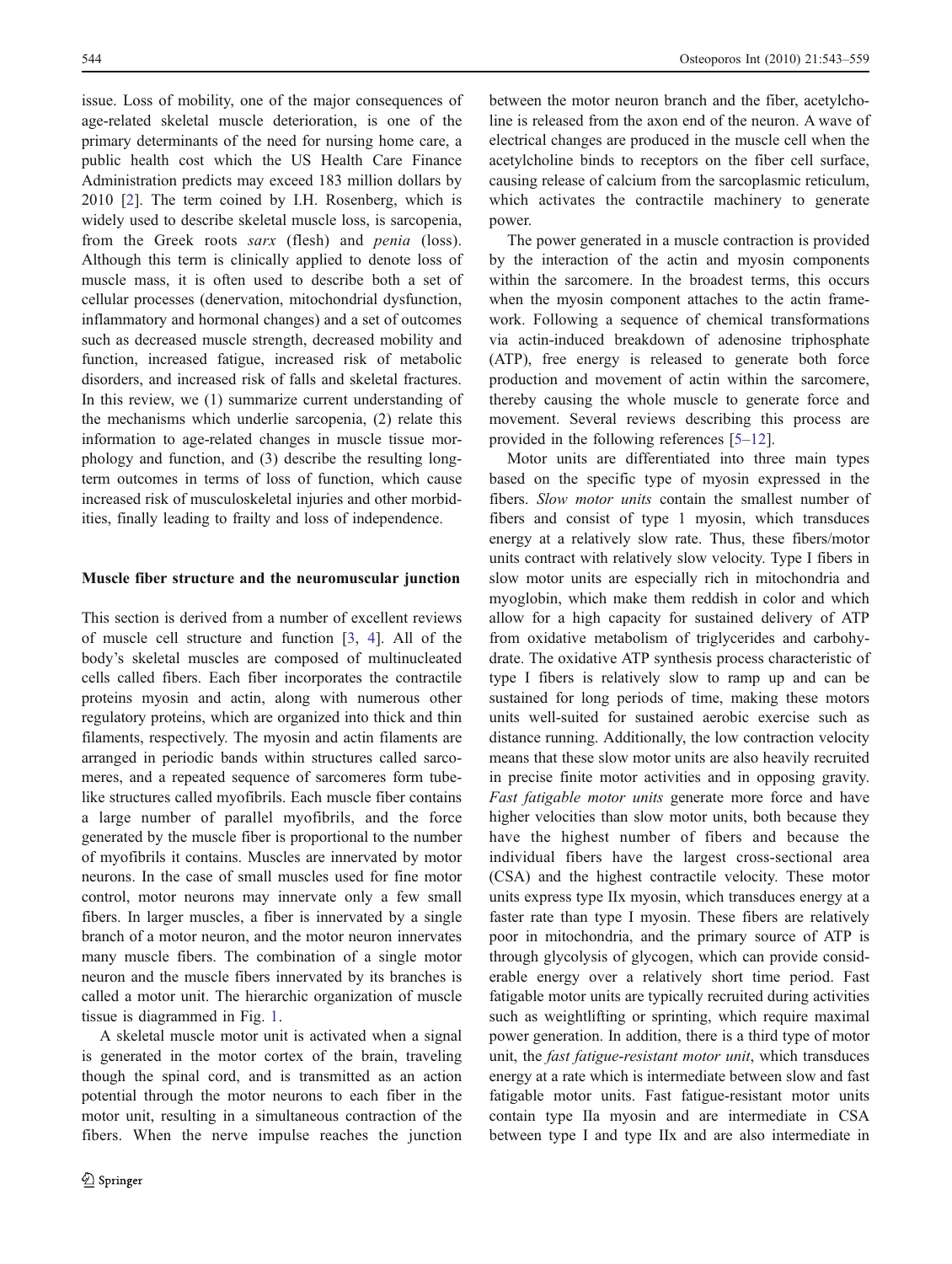<span id="page-2-0"></span>

Fig. 1 Hierarchical depiction of skeletal muscle structure, depicting the skeletal muscle fibers within the muscle bundle, a motor unit branching out to two muscle fibers and the detailed structure of myofibrils

terms of the number of fibers and in velocity of contraction. Contractile force, normalized by CSA, is similar across fiber types, but the maximum power, normalized for fiber CSA, of the fast fatigable motor units is at least four times greater due to the higher contractile velocity compared to the slow type I motor units.

### Age-related changes in muscle contractile properties

The term "sarcopenia" has been employed to describe the loss of muscle tissue that occurs over a lifetime and is also commonly used to describe its clinical manifestation as well. Age-associated processes bring about changes in the mass, composition, contractile properties, and material properties of muscle tissue, as well as in the function of tendons. These changes translate to alterations in muscle power, strength, and function, leading to reduced physical performance, disability, increased risk of fall-related injury, and, often, frailty. This section will provide a brief review of some of the age-related changes that affect the contractile and material properties of muscle as well as the function of tendons.

#### Age-related changes in muscle morphology

The age-related loss of muscle mass results from loss of both slow and fast motor units, with an accelerated loss of fast motor units. In addition to the loss of fast motor units, there appears to be fiber atrophy, or loss of CSA, of type II fast glycolytic fibers [[13,](#page-13-0) [14](#page-13-0)]. As motor units are lost via

denervation, an increased burden of work is transferred to surviving motor units, and as a potential adaptive response, remaining motor units recruit denervated fibers, changing their fiber type to that of the motor unit. Thus, there is a net conversion of type II fibers to type I fibers, as the type II fibers are recruited into slow motor units (Fig. [2\)](#page-3-0). As a result, although there is relatively little change in the average CSA of type I fibers, the percentage of the total muscle cross-sectional area occupied by type I fibers tends to increase with age, whereas not only are type II fibers lost but the CSA and the aggregate power-generating capacity of the remaining fibers also decrease dramatically. Finally, while in young muscle tissue there is a mosaic-like appearance corresponding to presence of both types of fibers, in aged muscle, the recruitment of denervated fibers by surviving motor units causes a clustering of similar fiber types [[13,](#page-13-0) [14](#page-13-0)].

The loss of both type I and accelerated loss of type II fibers results in sharp age-related changes in muscle function. The loss of fast motor units and the concomitant loss of type II fibers result in loss in muscle power necessary for actions such as rising from a chair, climbing steps, or regaining posture after a perturbation of balance. The extent of skeletal muscle power loss with age has been confirmed by studies of cycle ergometry in which the cycle velocity at maximal power was measured. In a study of human volunteers ranging in age from 20 to 90 years, Kostka et al. found that velocity at maximal power decreased by roughly 18% between ages 20–29 and 50– 59 and by a further 20% between 60–69 and 80–89 [\[15](#page-13-0)]. In addition to studies examining muscle power and contrac-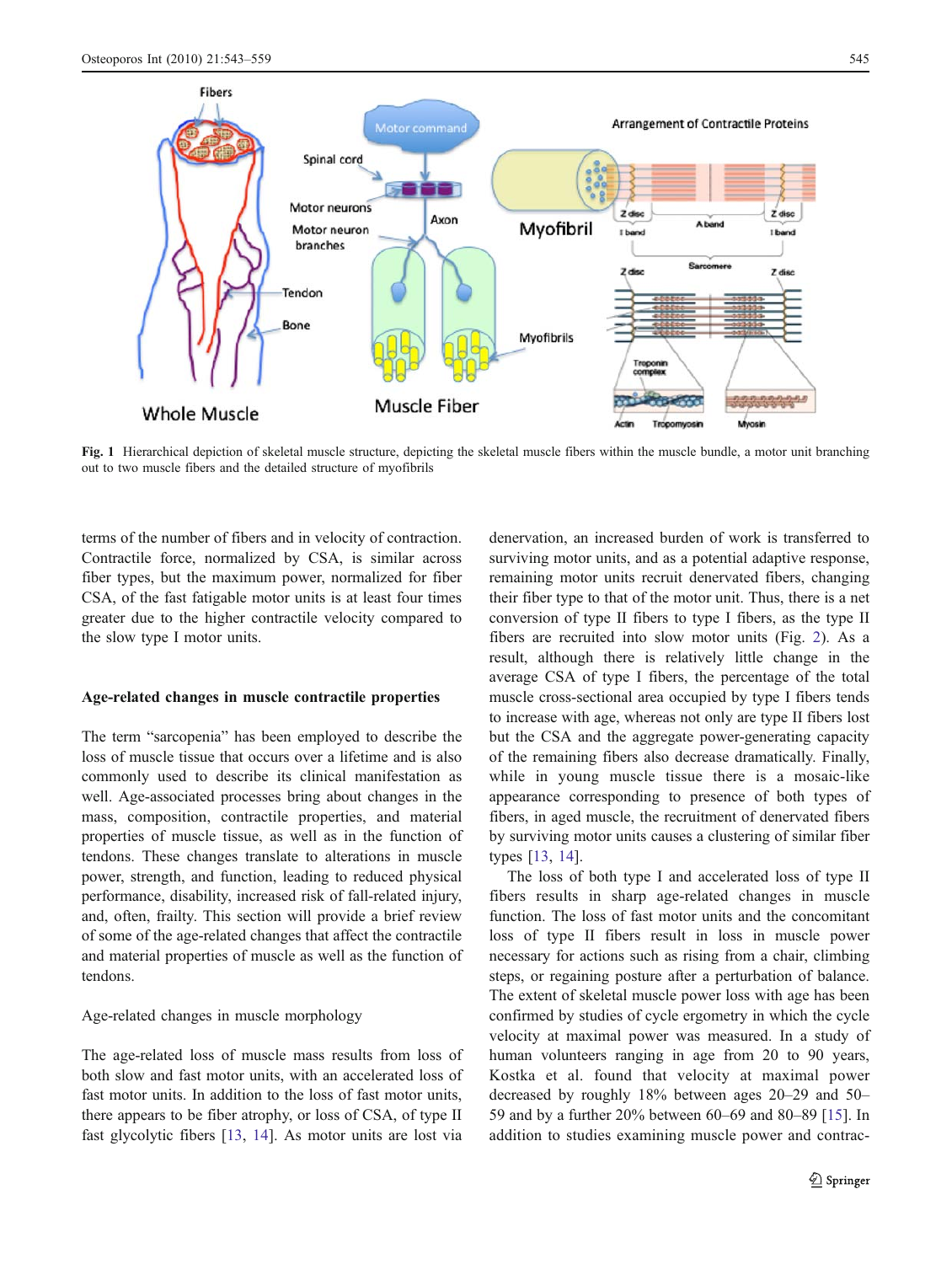<span id="page-3-0"></span>Fig. 2 Effect of age on the motor unit, depicting, young, aged, and aged sarcopenic fibers. This drawing depicts the pronounced denervation of type II fibers and the recruitment of type I fibers into surviving motor units in older subjects, with impairment of recruitment in sarcopenic subjects



tion velocities, other studies have cross-sectionally examined age-related changes in strength, showing strength declines as great as 30–35% [[16\]](#page-13-0). These alterations in strength have been linked primarily to declines in muscle mass as well as reductions in power per unit area and force per unit area, as nonmuscle tissue components replace lost muscle fiber [[17\]](#page-13-0).

Another morphologic aspect of aging skeletal muscle is the infiltration of muscle tissue components by lipid, which can be contained within adipocytes as well as deposited within muscle fiber. The aging process is thought to result in increased frequency of adipocytes within muscle tissue. As with precursor cells in bone marrow, liver, and kidney, muscle satellite cells can express both adipocytic and a myocytic phenotypes, and recent studies have reported that expression of the adipocytic phenotype is increased with age [\[18](#page-13-0)–[21](#page-13-0)]. This process is still relatively poorly understood in terms of its extent and spatial distribution. Another well-known source of adiposity in muscle tissue is through increased deposition of lipid within muscle fibers [\[22](#page-13-0)–[28](#page-13-0)]. This type of lipid distribution, often referred to as intramyocellular lipid, may result from net buildup of lipid due to reduced oxidative capacity of muscle fibers with aging [\[22](#page-13-0), [29\]](#page-13-0).

# Neurologic underpinnings of muscle atrophy

The correct functioning of motor neurons is essential to the survival of muscle fibers. Age-related neurodegeneration may contribute importantly to the effects of age on muscle structure, including loss of muscle fibers, atrophy of muscle fibers, and increased clustering of muscle fibers as denervated fibers are recruited into viable motor units. Multiple levels of the nervous system are affected by age, including the motor cortex (beyond the scope of this review), the spinal cord, peripheral neurons, and the neuromuscular junction. Within the spinal cord, there is a substantial decline in the number of alpha motor neurons, and there may be a preferential loss in those motor neurons supplying fast motor units. Other reports have noted agerelated losses in peripheral nerve fibers and alterations of their myelin sheaths. Finally, age-related changes have been noted in the neuromuscular junction, with reduced number [\[30](#page-13-0)] but increased size of terminal areas and a reduction in the number of synaptic vesicles [\[31](#page-13-0)]. Others have noted increases in the amount of neurotransmitters released in nerve impulses and increased sprouting and branching of terminal axons, all of which may serve as an adaptive mechanism underlying the ability of viable motor units to recruit denervated muscle fibers [[32\]](#page-13-0).

# Key factors in age-related changes in protein balance

Skeletal muscle is characterized by a dynamic balance between the synthesis of protein from free amino acids in the cellular milieu and the dissociation of muscle protein into free amino acids. Maintenance of muscle mass requires that the rate of synthesis be in balance with the rate of degradation; over time, deficits can result in severe muscle loss. Aging is associated with decreased expression of hormonal factors that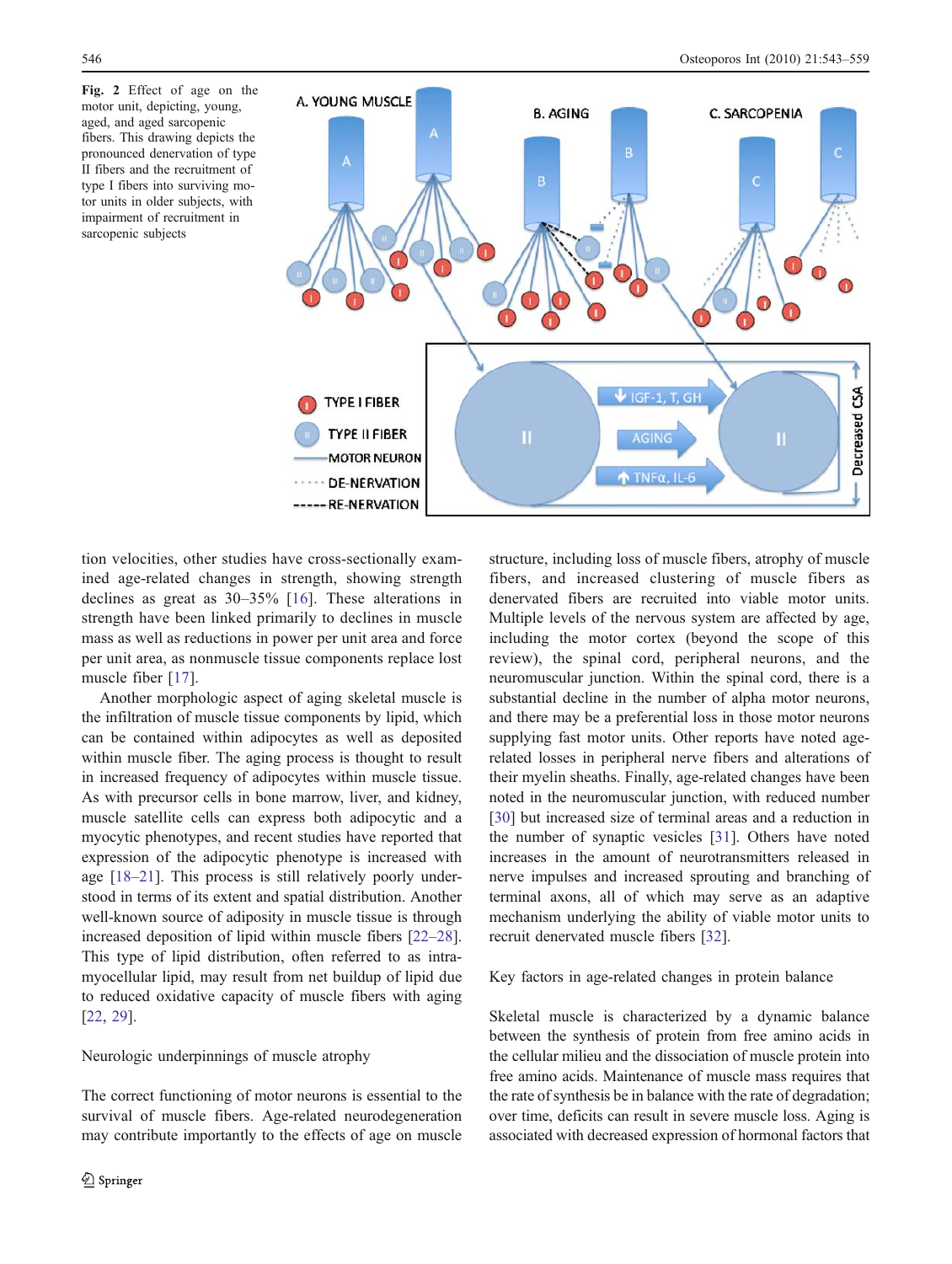promote protein synthesis and increased expression of both endocrine and inflammatory factors that contribute negatively to protein balance by increasing protein degradation. Figure 3 summarizes the role of endocrine, inflammatory, and other factors in protein synthesis.

IGF-1

Insulin-like growth factor 1 (IGF-1) is a well-known promoter of protein synthesis in skeletal muscle. Skeletal muscle fibers have a set of transmembrane receptors that bind insulin and IGF-1 to regulate proliferation, differentiation, and fusion of skeletal muscle precursor cells [\[33](#page-13-0)]. There are two primary sources of IGF-1. Mature IGF-1 is produced systemically by the interaction of growth hormone (GH) with the liver. The other source of IGF-1 is within the skeletal muscle itself, with two primary variants [\[34](#page-13-0)], including one which is produced in response to physical activity and is referred to as mechano growth factor and one which is similar to the mature IGF-1 produced within the liver [[35,](#page-13-0) [36\]](#page-13-0). IGF-1 binds to receptors on skeletal muscle cell surfaces and activates a complex array of cell signaling pathways which are anabolic, anticatabolic, and antiapoptotic [[37\]](#page-13-0). This age-related decline stems both from the decline of growth hormone, which results in reduced liver IGF-1 production as well as a reduction in the ability of skeletal muscle cells to produce IGF-1 locally. Therefore, the age-related decline in IGF-1 production is linked to age-related reductions in protein synthesis and muscle cell function. Finally, loss of IGF-1 may also compromise motor neuron function in aging. IGF-1 overexpression in transgenic mice has been reported to protect against age-related changes in the neuromuscular junction [[38\]](#page-13-0), and in other reports IGF-1 was found to be instrumental in transforming nerve action potential to the release of calcium ion from the sarcoplasmic reticulum [\[39](#page-13-0)].

#### Age-related changes in inflammatory factors

In chronic inflammatory diseases associated with muscle atrophy, such as cancer cachexia and autoimmune disorders, muscle cell protein degradation is accelerated, and muscle protein synthesis appears to be diminished [\[40](#page-13-0), [41\]](#page-13-0). The ubiquitin–proteasome pathway is the most important mechanism for protein degradation in skeletal muscle cells. This system involves a series of enzymatic steps in which the degraded proteins are first targeted by an enzyme system that binds the target protein to the polypeptide ubiquitin. These ubiquitinized proteins are then transferred to the proteasome complex and degraded into short peptides and are finally recycled as free intracellular amino acids [\[42](#page-13-0)]. This pathway is promoted by inflammatory cytokines such as tumor necrosis factor alpha (TNF- $\alpha$ ) and interleukin 6 (IL-6), by hormones such as cortisol and angiotensin, as well as by reactive oxygen species.

Increased expression of these inflammatory cytokines also appears to be common in aging in skeletal muscle.

Fig. 3 Age effects on systemic factors influencing synthesis and degradation of skeletal muscle proteins

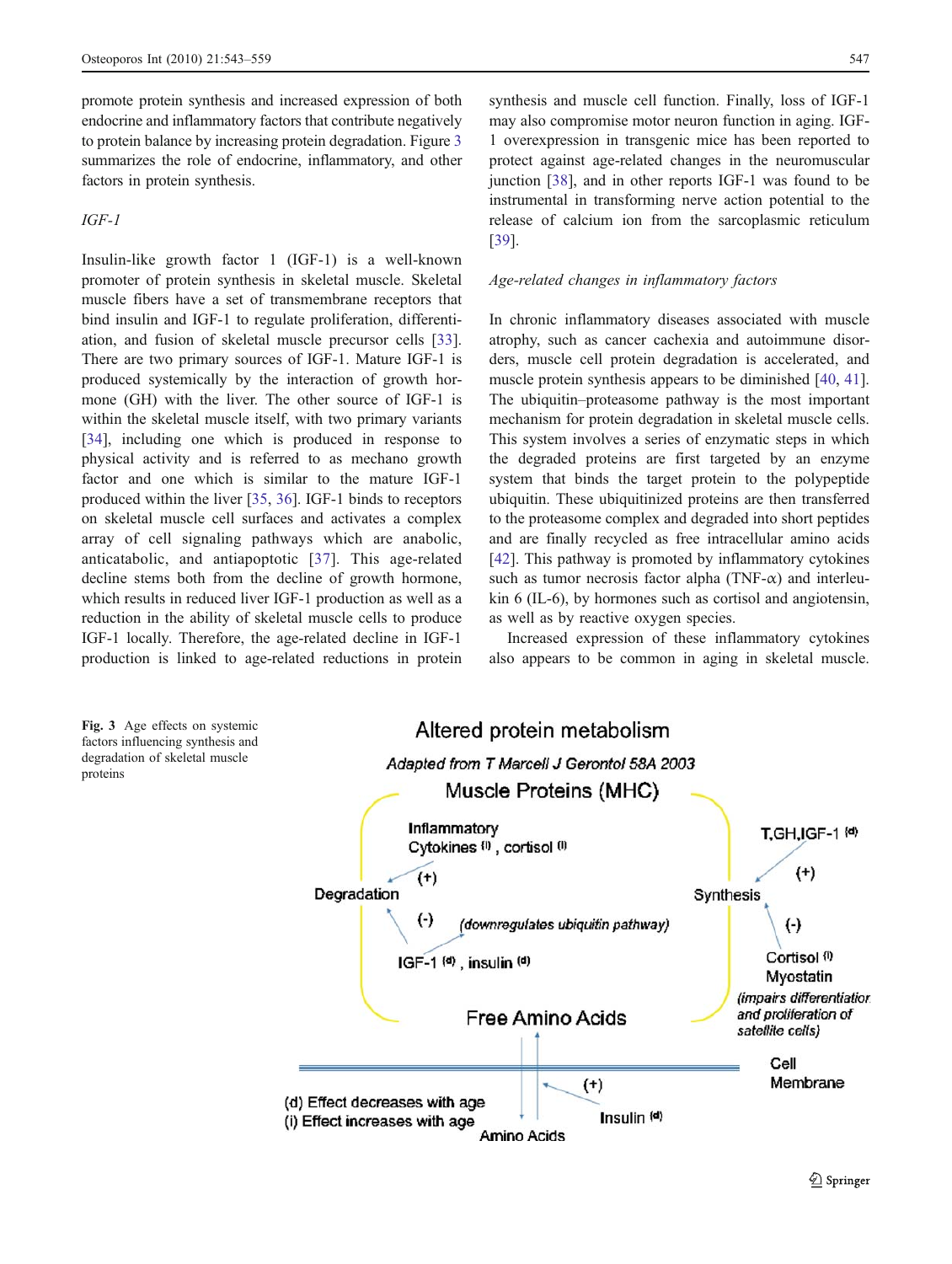Comparison of skeletal muscle biopsies from younger and older subjects showed increased expression of genes upregulated by inflammatory factors [[43](#page-13-0)]. Levels of catabolism-inducing hormones such as cortisol have also been shown to increase with age, and cortisol is linked to increased expression of IL-6 and TNF- $\alpha$ . Increased TNF- $\alpha$ expression is also known to stimulate muscle atrophy through apoptosis. Apoptosis contributes to the loss of myonuclei in skeletal muscle cells and could theoretically result in the loss of complete fibers in sarcopenia [\[44](#page-13-0)].

# Oxidative damage

Oxidative metabolism generates reactive oxygen species (ROS), and these metabolic products are thought to accumulate over time, altering and damaging cell components, particularly mitochondria and DNA sequences [\[45](#page-13-0)]. Because mitochondria produce ROS, they are subject to alterations in their structure and in their DNA. Alterations to mtDNA are known to increase with age in skeletal muscle, and the frequency of abnormal mitochondrial regions is higher in those muscles which are strongly affected by sarcopenia [\[45](#page-13-0)–[47](#page-13-0)]. The role of mitochondrial DNA alterations in age-related loss of skeletal muscle function is under intense investigation, focusing on their roles in causing skeletal muscle cell apoptosis and structural abnormalities that affect metabolic function. Structural alterations to mitochondria may affect the electron transport chain, compromising respiration. Although the loss of maximal oxygen consumption  $(VO<sub>2</sub>$  max) with age has been primarily attributed to loss of muscle mass and reduced cardiac output, altered mitochondrial metabolism, leading to poorer muscle cell respiration, may also be involved.

# Intrinsic changes to skeletal muscle

One potential mechanism for sarcopenia involves the loss of muscle regenerative capacity due to loss in the number and function of muscle satellite cells, which proliferate and differentiate into skeletal muscle fibers. Some studies have observed declines in the numbers of muscle satellite cells in both rodents and humans [[48\]](#page-14-0), with others reporting that this decline was larger in muscles containing primarily type II fibers than in those containing type 1 fibers [\[49](#page-14-0)]. However, other studies have failed to observe a change in satellite cell number with age, and others have even reported slight increases [[50\]](#page-14-0). There is some evidence that failure of muscle tissue to regenerate may involve agerelated changes in the molecular regulators, called myogenic regulatory factors (MRF) of muscle satellite cell proliferation and differentiation, rather than in the number of satellite cells. In general, studies that have compared the

expression of MRFs such as myogenic determination factor (myoD), myogenic regulatory factor 5, and myogenin in rats have found that expression of these factors is decreased in older compared to younger skeletal muscle [\[51](#page-14-0)]. Human studies have shown impaired differentiation of myoblasts, which has been associated with reduced or delayed expression of these factors [\[52](#page-14-0)]. Another factor in the behavior of muscle satellite cells is myostatin, which is thought to suppress differentiation and proliferation of myocytes by suppressing the expression of MRFs such as myoD and myogenin [\[53](#page-14-0)]. While there is considerable work which has demonstrated that myostatin suppression may have therapeutic potential for combating muscle wasting, the effect of age on myostatin expression is still under active investigation. Some investigations using rat models have found that myostatin mRNA levels have remained constant with age [\[54](#page-14-0)], while others observed age-related increases [[55\]](#page-14-0). With respect to studies in human models of muscle wasting, there is similar variance in findings, with one cross-sectional study reporting no change in myostatin expression in the vastus lateralis muscle between young and older men [[56\]](#page-14-0), while a similar study in women found a 56% increase in myostatin expression in the vastus lateralis [[57](#page-14-0)]. Thus, while myostatin is an important target in combating muscle wasting, the role of age-related changes in myostatin expression is still a controversial subject.

# Age-related changes in the stiffness of the muscle*–*tendon system

When considering age-related losses in performance, it is important to take into account that muscle and tendons act as a unit. Human motion requires the transmission of contractile forces generated in skeletal muscle tissue through the tendons to the skeleton. Thus, age-related alterations in mobility are not only a function of changing skeletal muscle contractile properties but also of the mechanical properties of the tendons which operate in series with the muscle. A loss in tendon stiffness with age, for example, would reduce the rate of force development caused by skeletal muscle contraction, whereas increased tendon stiffness with age would tend to counteract the agerelated decrease in skeletal muscle contractile function.

Animal studies of age effects on tendon mechanical properties have yielded variable results, with some studies showing increased stiffness with age [\[58](#page-14-0)], while other studies have shown decreased stiffness with age [[59,](#page-14-0) [60\]](#page-14-0) or little to no effect of age on tendon stiffness [[61\]](#page-14-0). Narici et al. have pointed out that some of this variability may be attributable to differences in the age range between animal groups as well as due to measurement artifacts associated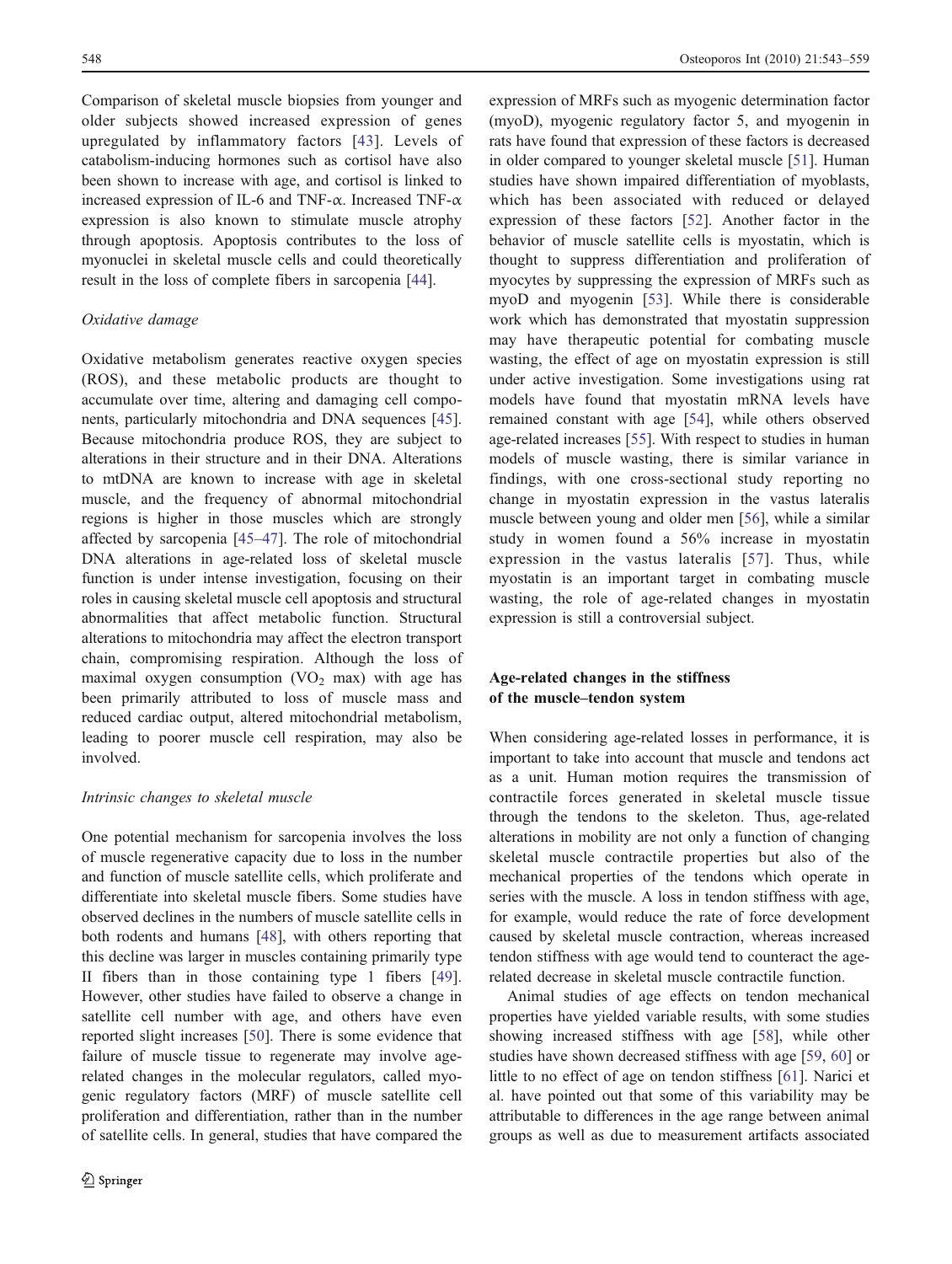with clamping of the excised tendons [[62\]](#page-14-0). Human studies of tendon properties have until recently been hindered by requirements for cadaver donors and have been somewhat scarce. To study tendon properties in vivo, a technique has been developed based on longitudinal measurement of tendon deformation by imaging ultrasound during an isometric muscle contraction [\[63](#page-14-0)]. Initial studies using this technique compared young and elderly groups, observing that tendons from older subjects were on the order of 15% more compliant [[62\]](#page-14-0). The observation that the tendons from the young and older subjects had approximately similar dimensions supported the idea that the observed differences could be attributed to differences in mechanical properties. In addition to the observation that older tendons have lower stiffness than tendons from younger subjects, there is also evidence that tendon stiffness can be increased through exercise training [\[64](#page-14-0)]. The ability to increase the stiffness of tendons would improve mobility by allowing for faster generation of force on bone, reducing the power and metabolic requirements on skeletal muscle tissue. Narici et al. have presented excellent reviews of the literature on age-related changes in human tendon mechanical properties [\[62,](#page-14-0) [65\]](#page-14-0).

### Clinical manifestations of sarcopenia

With aging, multiple processes occurring within muscle tissue, such as denervation, changes in the hormonal and inflammatory environment, mitochondrial dysfunction, and changes in the expression of regulatory factors affecting the fate of satellite cells, combine to produce losses in the bulk properties of muscle tissue such as muscle mass and strength. Among the elderly, these changes may eventually result in loss of mobility and independence and increased risk of injury.

# Loss of muscle power

Age-related loss of skeletal muscle contractile power, which is essential to human motions such as rising from a chair or climbing a flight of stairs, is one of the clinical consequences most commonly linked with sarcopenia. The decline in muscle power has been established in both genders, under multiple loading conditions, in multiple limbs, and in both cross-sectional and longitudinal studies [\[17](#page-13-0)]. The most important anatomic sites for muscle function measurement have primarily been in the lower body, as the muscles in these sites are critical for daily function and allow for closest comparison to biopsy data. Further, power and strength losses in the lower limbs confer the largest risk factors for falls and other sources of injury and disability [\[66](#page-14-0), [67\]](#page-14-0). Lower-limb power and strength are often measured using knee extension and flexion. Measurements

can be isotonic, changing the length of the muscle fibers against constant resistance, isokinetic, in which fibers are shortened or lengthened at fixed velocity, or isometric, in which fiber length remains constant in the presence of a force greater than the muscle is capable of counteracting. Isokinetic and isotonic measurements of knee extension and flexion, in that they involve translating a weight along an arc of motion within a given time interval, are measures of muscle power (although they are mostly reported as joint torques in feet pounds or Newton meters) whereas isometric measurements involve purely the ability to generate force. Because these loading conditions are more relevant to human motion, most studies have reported results of isokinetic and isotonic exercise. Table [1](#page-7-0) summarizes results of cross-sectional studies of lower-extremity muscle function [[68](#page-14-0)–[73\]](#page-14-0). In cross-sectional studies comparing young normal subjects in the 20–40-year age range to healthy elders in the 70–80-year age range, declines in knee extensor torque and power have ranged from 20% to 40%, with greater losses in the 50% range reported for individuals in their 1990s [\[74](#page-14-0)–[78](#page-14-0)]. Over the lifetime, men have inherently greater knee extensor power and torque than women, but on a percentage basis, age-related losses are similar between genders, with losses in men incurring greater absolute losses because they start with higher baseline values. Compared to the abundance of crosssectional studies, there are fewer longitudinal studies of knee extensor properties with aging. Hughes et al. examined a cohort of 52 elderly men and 68 women who had been examined 10 years earlier, finding similar declines in the knee extensors and flexors ranging from 12% to 18% per decade [\[79](#page-14-0)]. Longitudinal studies of smaller cohorts have shown variable results, with one study reporting losses of roughly 3% per year in 23 men aged 73–86 at baseline [\[80](#page-14-0)], and another study which reported no changes in strength of either men or women over an 8-year follow-up [\[81](#page-14-0)]. Cross-sectional studies of isometric measurements of ankle plantar flexion have shown age-related declines similar to those measured for knee extension torque and power. Studies of age-related muscle strength in the upper extremities show essentially similar results to the lower extremities, with cross-sectional studies reporting declines of 20–40% in measures such as hand-grip strength and elbow extension torque between healthy younger subjects and elderly subjects and longitudinal studies showing yearly declines ranging from 1% to 5% [[17\]](#page-13-0).

#### Loss of skeletal muscle mass

Loss of skeletal muscle mass with age has been documented by lean body mass measurements with dual X-ray absorptiometry (DXA) and with muscle cross-sectional areas quantified by three-dimensional imaging methods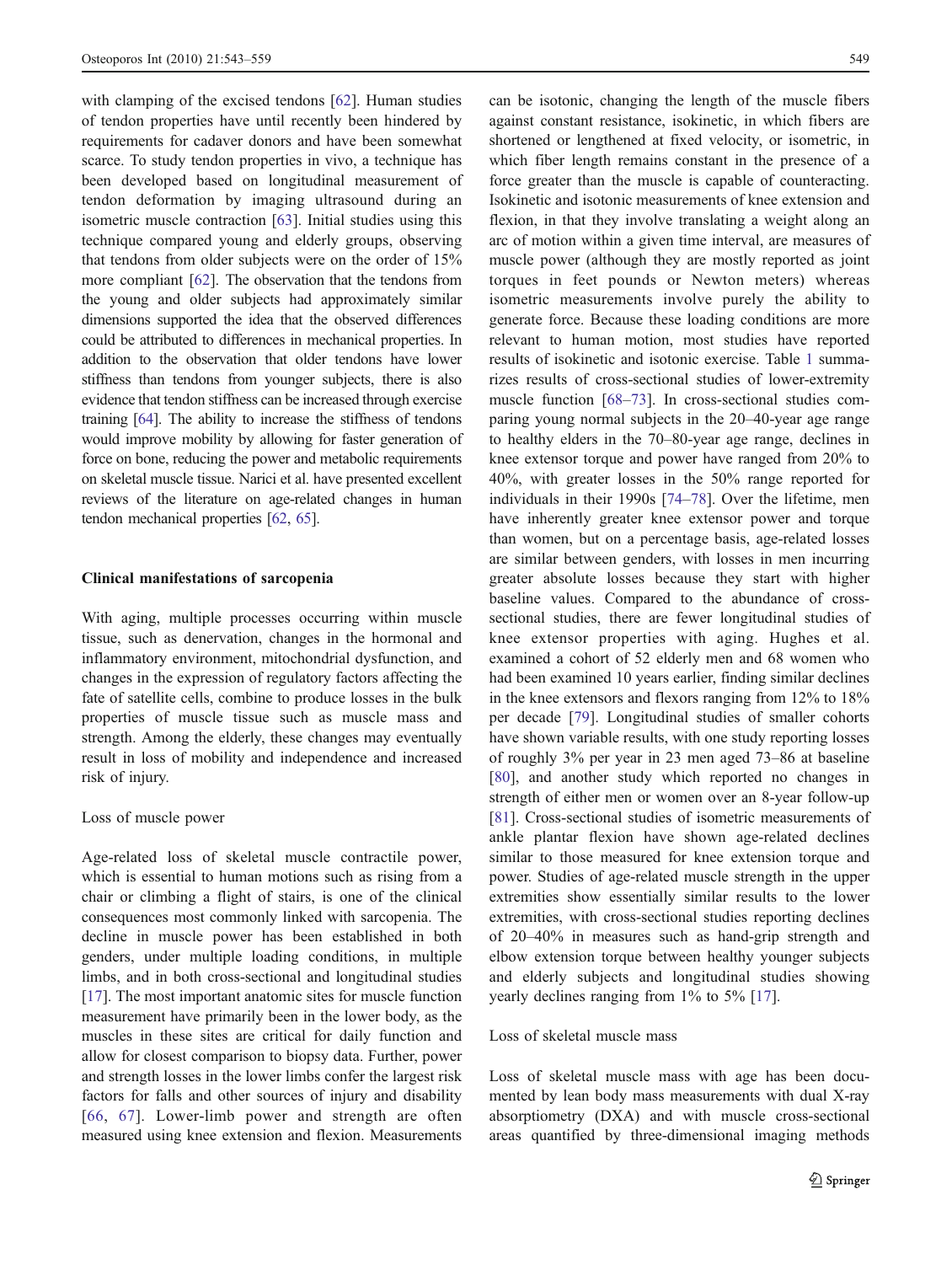| Study                     | Gender | Measurement/joint/movement | Age range (years)             | Study design | Changes with aging <sup>a</sup>                |  |
|---------------------------|--------|----------------------------|-------------------------------|--------------|------------------------------------------------|--|
| Dean et al. 2004 [73]     | F      | IK/hip/FLX, EXT            | $21 - 82$                     | <b>CS</b>    | $122 - 33\%$                                   |  |
| Johnson et al. 2004 [72]  | F      | IK, IM/hip/AD, AB          | $21 - 91$                     | <b>CS</b>    | $\downarrow$ 24–34% IK, $\downarrow$ 44–56% IM |  |
| Kubo et al. 2007 [71]     | М      | IM/ankle/PF                | $20 - 77$                     | <b>CS</b>    | $140\%$                                        |  |
| Morse et al. 2005 [70]    | М      | IM/ankle/PF                | $25.3 \pm 3.5 - 73.8 \pm 3.5$ | <b>CS</b>    | 147%                                           |  |
| Petrella et al. 2005 [69] | M, F   | IT/knee/EXT                | $20 - 75$                     | <b>CS</b>    | $\downarrow$ 41-137%                           |  |
| Lanza et al. 2003 [68]    | М      | IT, IM/knee, ankle/EXT, DF | $20 - 85$                     | <b>CS</b>    | $126 - 32\%$                                   |  |

<span id="page-7-0"></span>Table 1 Age-related changes in muscle power and muscle strength

K isokinetic, IM isometric, IT isotonic, FLX flexion, EXT extension, AD adduction, AB abduction, PF plantar flexion; DF dorsiflexion, CS crosssectional

a Expressed as percent change with aging

such as X-ray computed tomography (CT) or with magnetic resonance imaging (MRI). Leg lean tissue mass by DXA, a marker for skeletal muscle mass, decreases by roughly 1% per year in longitudinal studies [\[17](#page-13-0)], a value roughly threefold smaller than the loss of skeletal muscle strength. Studies which assess muscle mass through CSA measurement have found that CSA decreases by roughly 40% between 20 and 60 years, with the reported amount varying with imaging technique, skeletal site, and gender [[9,](#page-13-0) [16](#page-13-0)]. Measurements of the CSA of the quadriceps muscle using CT have shown decrements of around 25–35% between older subjects and young normal controls [[82\]](#page-14-0). Large crosssectional studies including both older men and women have found that men, on average, have larger muscle mass and cross-sectional area values than women but that the largest cross-sectional age-related changes occurred in men. This potential gender difference in age-related loss of muscle mass may reflect differences in the pattern of age-related changes in testosterone, growth hormone, and IGF-1 [[17\]](#page-13-0).

Risk factors conferred by decrements in muscle power and mass

Prospective cohort studies have demonstrated the association of age-related loss of muscle strength and mass with adverse clinical outcomes in the older population, including falls, mobility limitations, incident disability, and fractures [\[66](#page-14-0), [67](#page-14-0), [83\]](#page-14-0). Moreland et al. have carried out a metaanalysis summarizing the relation of upper- and lower-body weakness to falls [\[67](#page-14-0)]. Measures of lower-body weakness, defined as increased chair stand time and reduced knee extension strength, have been correlated to incidence of any fall with odds ratios ranging from 1.2 to 2.5, to injurious falls with odds ratios around 1.5, and to recurrent falls with much higher odds ratios, ranging from 2.2 to 9.9. Upperbody weakness, which is typically assessed using hand-grip strength or manual muscle testing, is also correlated to fall incidence, with odds ratios for incident falls ranging from 1.2 to 2.3 and for recurrent falls with odds ratios of 1.4–1.7.

Clearly, lower-extremity weakness is a better predictor of falls than weakness of the upper body. Other studies have explored the mechanisms by which impaired muscle strength relates to falls by analyzing the effect of muscle strength in single-step recovery from a forward fall [\[84](#page-14-0)– [87](#page-14-0)]. This may be simulated by leaning subjects forward and then releasing them, measuring muscle activation, joint kinetics, and other characteristics as the subjects step forward after release. Multiple studies have found that older individuals have discernible differences in these measurements. Thelen et al. compared muscle activities in young and elderly subjects and found that the latter showed delays in activating the hip flexors and knee extensors during the period in which the stepping leg is swung into position [[84,](#page-14-0) [85\]](#page-14-0). Wojcik et al. found that elderly adults generate lower hip flexion and extension torques than young adults during single-step recoveries after being placed at a forward lean angle [[86,](#page-14-0) [87](#page-14-0)]. Thus, there is evidence that reduced strength of the hip and other lowerleg muscles, in addition to impaired neuromuscular activation, may be implicated in poor recovery from falls. In addition to falls, muscle weakness and reduced muscle mass have been associated with incident disability. The Health, Aging, and Body Composition Study investigators carried out studies of body composition, muscle strength, and other risk factors on incident mobility limitation, defined as inability to walk a quarter mile or climb a flight of ten stairs. Visser et al. observed that low-thigh muscle CSA measured at baseline resulted in a 45% and 34% increased risk of mobility limitations 5 years later in men and women, respectively [[88\]](#page-14-0). For low-knee extensor power and torque, the risk of incident mobility limitation was even higher, at 66% and 69% for men and women, respectively [[88\]](#page-14-0). The same study found that men and women in the lowest quartile of thigh muscle crosssectional area and leg muscle mass had a 30–40% increase of risk for the inability to carry out the activities of daily living. For major disability, which includes inability to carry out activities of daily living, inability to walk a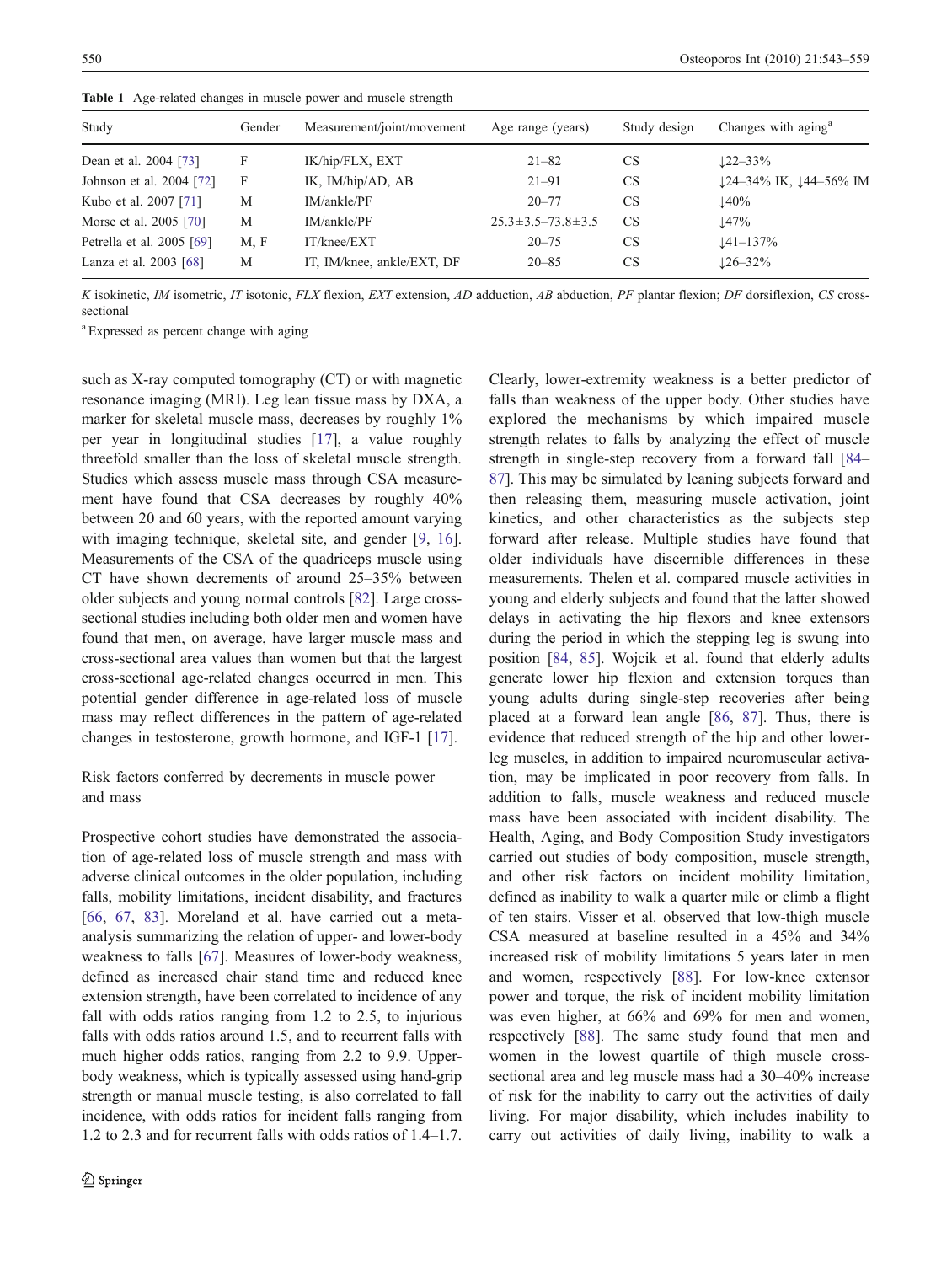quarter mile, or climb ten steps, low-thigh CSA increased risk by 40% whereas low-knee extensor strength resulted in over a doubling of the risk. These subjects were also followed up for incident hospitalizations, and low-thigh CSA and muscle strength showed a similar predictive power for this outcome. Thigh muscle cross-sectional area and knee extension torque have also been shown to correlate to incident hip fracture in the Health ABC study [\[89](#page-15-0)]. Lang et al. observed that knee extension torque and low cross-sectional area individually resulted in increased risk of incident hip fracture by 50–60%, independent of bone mineral density (BMD).

The increased risk of mobility loss and injury resulting from loss of muscle mass and power are part of a vicious cycle which is amplified with age. In addition to reductions in performance, the intermediate consequences of muscle loss include reductions in metabolic rate and aerobic capacity. The loss of power and endurance increase the difficulties associated with procuring adequate nutrition and increase the effort required to undertake exercise. The combination of nutritional loss and reduced physical activity levels results in further loss of muscle mass and power, exacerbating the process of sarcopenia. The resulting decrements in power, endurance, and physical performance, if unchecked, then lead to a loss of independence which may or may not be preceded by injury or illness, for example a fall and/or fracture.

# Treatments for sarcopenia

# Exercise

Many studies have documented that exercise provides benefits extending across multiple physiological systems in the aged population. Resistive training, also known as weight or strength training, can be used to counteract agerelated muscle loss by increasing the number and crosssectional areas of skeletal muscle fibers. Increases of 11.4% in midthigh muscle CSA and greater than 100% in knee extensor torque were reported by Frontera et al. in a cohort of elderly men who had undergone 12 weeks of highintensity resistance exercise training [[90\]](#page-15-0), with similar changes observed in a subsequent study in women by Charette and colleagues [[91\]](#page-15-0). Moreover, resistance exercise even has benefits when it is not routinely performed. A recent study by Henwood and Taaffe documented that resistive exercise can produce sustained increases in knee extensor torque even after periods of deconditioning following cessation of exercise [[92](#page-15-0)]. The benefits of resistive exercise have been shown to extend even to frail populations. Increases of 3–9% in muscle CSA, doubling of muscle strength, and improvement in functional performance indices have been reported in nursing home populations after bouts of progressive resistance training [\[93](#page-15-0), [94\]](#page-15-0). Resistive exercise has been shown to be well tolerated in the elderly and is of value in the prevention of falls and loss of mobility. The time and equipment requirements to undertake a program of resistive exercise are modest, with sessions of 30 min, twice per week, using either exercise machines or body weight and elastic bands. Finally, resistive exercise has been shown to result in improvement in a range of different clinical conditions common in elderly people, including osteoporosis, osteoarthritis, heart disease, diabetes, and depression. A summary of relevant literature on exercise and pharmacologic intervention in the elderly is presented in Table 2.

# Hormone replacement

In elderly men, epidemiologic studies generally support a relationship between declines in testosterone levels with age and loss of muscle strength and functional status [[95\]](#page-15-0). Menopause and age-related reduction of estrogen levels in

Table 2 Studies examining various interventions for age-related muscle loss

| Study                        | Population | Gender | Age        | N  | Intervention | Findings                                                           |
|------------------------------|------------|--------|------------|----|--------------|--------------------------------------------------------------------|
| Solerte et al. (2008) [149]  | S          | M, F   | 66–84      | 41 | AA supp.     | $\uparrow$ Lean mass, $\uparrow$ IGF-1, $\downarrow$ TNF- $\alpha$ |
| Trappe et al. (2000) [150]   | E          | M      | $74 \pm 2$ | 7  | RT           | $\uparrow$ S; $\uparrow$ MHC I                                     |
| Trappe et al. (2001) [151]   | E          | F      | $74 \pm 2$ | 7  | <b>RT</b>    | $\uparrow$ S                                                       |
| Slivka et al. (2008) [152]   | Е          | M      | $80 - 86$  | 6  | <b>RT</b>    | $\uparrow$ S, $\uparrow$ CSA                                       |
| Fiatarone et al. (1990) [93] | Е          | М      | $90 \pm 3$ | 10 | <b>HIRT</b>  | $\uparrow$ S, $\uparrow$ CSA                                       |
| Kryger et al. (2007) [153]   | E          | M, F   | $85 - 97$  | 11 | <b>RT</b>    | $\uparrow$ S, $\uparrow$ CSA                                       |
| Frontera et al. (2003) [154] | E          | F      | $68 - 79$  | 14 | <b>RT</b>    | $\uparrow$ S, $\uparrow$ CSA                                       |
| Wittert et al. (2003) [155]  | Е          | М      | $60 - 86$  | 76 | TE           | $\leftrightarrow$ S, $\uparrow$ CSA                                |
|                              |            |        |            |    |              |                                                                    |

S sarcopenia, E elderly, Myo-29 a myostatin inhibiting drug, AA Supp amino acid supplement, RT resistance training, HIRT high-intensity resistance training, TE testosterone, S strength, CSA muscle cross-sectional area, IGF-1 insulin-like growth factor 1,  $TNF-\alpha$  tumor necrosis factor alpha, MHC I, myosin heavy chain type I isoform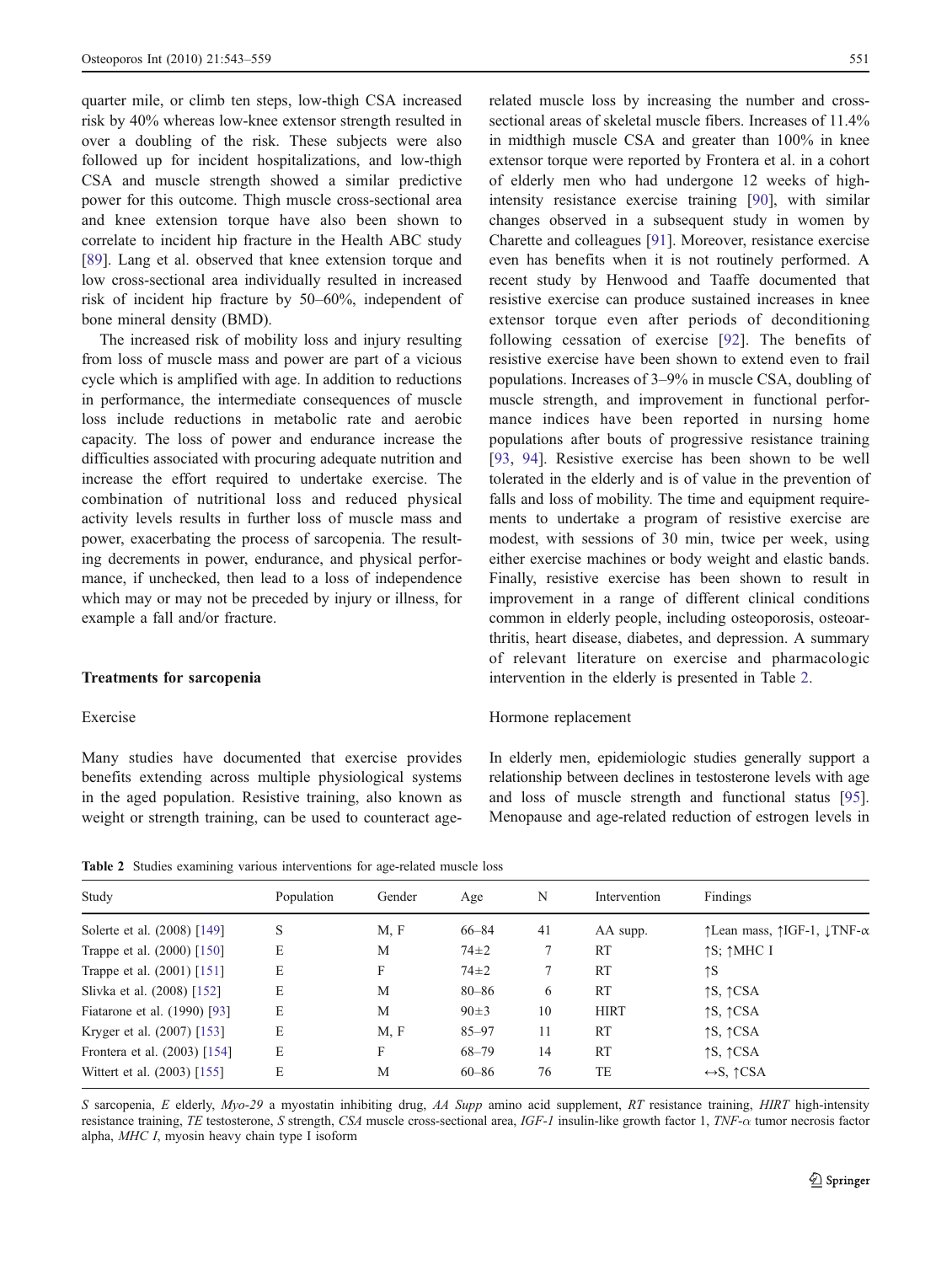women may also impact muscle strength because estrogen is converted to testosterone, which has an anabolic effect on muscle protein synthesis. Further, both sex hormones may suppress inflammatory cytokines that exert catabolic effects on muscle. Thus, hormone replacement has always received considerable interest as a therapy for sarcopenia. In women, trials of estrogen and testosterone therapy have failed to yield any meaningful increases of muscle strength [\[96](#page-15-0)]. Studies of testosterone replacement therapy in men has had mixed results, depending on age of the subjects. Several studies have shown that administration of testosterone in hypogonadal younger men produced significant increases in lean body mass and muscle strength [[97](#page-15-0)–[99\]](#page-15-0). Strength increases ranged from 20% to 60% but tended to be smaller than the increases produced by resistive exercise training. Anabolic effects of testosterone therapy on older hypogonadal men tend to be weaker, with most studies reporting minimal changes in body composition and no increases in muscle strength [[96\]](#page-15-0). However, some studies have reported moderate strength improvements ranging from 10% to 25%, but unlike the negative results, all of these trials lacked control groups. However, it should be noted that testosterone is administered to older men in much lower doses than to younger men because of increased risk of prostate cancer and other side effects [\[96](#page-15-0)].

Considerable interest has also been devoted to testing the effect of GH on sarcopenia. Growth hormone exerts an indirect anabolic effect on muscle by stimulating production of IGF-1 in the liver. Levels of growth hormone are systematically lower in the elderly, and thus it was hypothesized that GH would be effective in combating muscle loss in elderly subjects. However, most studies have shown that GH treatment is ineffective in the elderly, both from the standpoint of muscle mass and muscle strength. The failure of GH treatment to augment muscle strength in elderly subjects has led to other approaches, such as treatment with growth-hormone-releasing hormone, which was found to increase GH production and produce moderate increases in muscle strength [[96](#page-15-0)–[100](#page-15-0)]. Additionally, others have tried direct administration of IGF-1. By complexing IGF-1 to its primary circulating binding protein IGFBP-3, it is possible to significantly increase the IGF-1 dose while eliminating the side effect of hypoglycemia that occurs with IGF-1 alone [\[101\]](#page-15-0). Boonen et al. reported that administration of IGF-1/IGFBP-3 to elderly women with recent hip fracture was well tolerated and resulted in increased grip strength [\[102\]](#page-15-0).

#### Newer pharmacologic approaches

Among the newer approaches evolving towards treatment of muscle wasting is inhibition of myostatin, which counteracts the myogenic regulatory factors which promote

the differentiation and proliferation of myocytes. In animal studies, myostatin blockade using experimental agents and other approaches appears to produce increases in muscle mass and strength in rodent models [\[103](#page-15-0)–[105](#page-15-0)]. Another approach involves administration of selective androgen receptor modulators (SARMs). These nonsteroidal agents target the androgen receptor, which is found in sexual organs, skeletal muscle, and bone but have less of a stimulative effect on prostate and other sexual organs, making them a candidate for treatment of frailty in older subjects. These agents have been shown to improve lean body mass in rodent models [[106\]](#page-15-0) and are currently in early clinical trials.

#### Skeletal muscle and bone strength

Maintenance of muscle mass and strength is critical for preservation of physical activity in older age and important for reducing the risks of falls and their most serious consequence, skeletal fractures. However, muscles exert powerful loads on the skeleton, and there is considerable interest in reducing fracture risk by using exercise strategies to increase or at least protect against loss of skeletal mass and strength with age [\[107](#page-15-0)]. The use of exercise strategies to strengthen the skeleton is based on the adaptive response of bone to varying mechanical loads as described by Frost, who proposed a homeostatic process governing the balance between bone remodeling, modeling, and repair as a function of varying strains imposed by inputs such as impacts and muscle forces [\[108](#page-15-0)]. The relationship between mechanical strains and skeletal tissue responses vary with the skeletal site, but the "set points" that trigger remodeling and modeling responses and thus the overall responsiveness of bone tissue to mechanical loading are modulated by the overall hormonal milieu.

A series of animal experiments have studied the relationships between mechanical strain and bone geometry and strength [\[109\]](#page-15-0). These studies have demonstrated the responsiveness of skeletal tissue to dynamic changes in mechanical loading and have shown the importance of the timing as well as the magnitudes of applied loads [[110\]](#page-15-0). Recent studies have also indicated that mechanical loading has an effect on other properties of bone such as fatigue resistance and second moment of inertia that are significantly larger than effects on bone density and mass [\[111](#page-15-0)].

However, studies examining the effect of exercise regimes on bone in elderly subjects have indicated relatively modest effects. An excellent review of various exercise strategies on bone health has been published by Suominen [[107\]](#page-15-0). Impact exercise such as walking and aerobic training has a pronounced benefit on overall health, and a small but positive effect on bone mass. However, from an anabolic point of view, resistive exercise seems to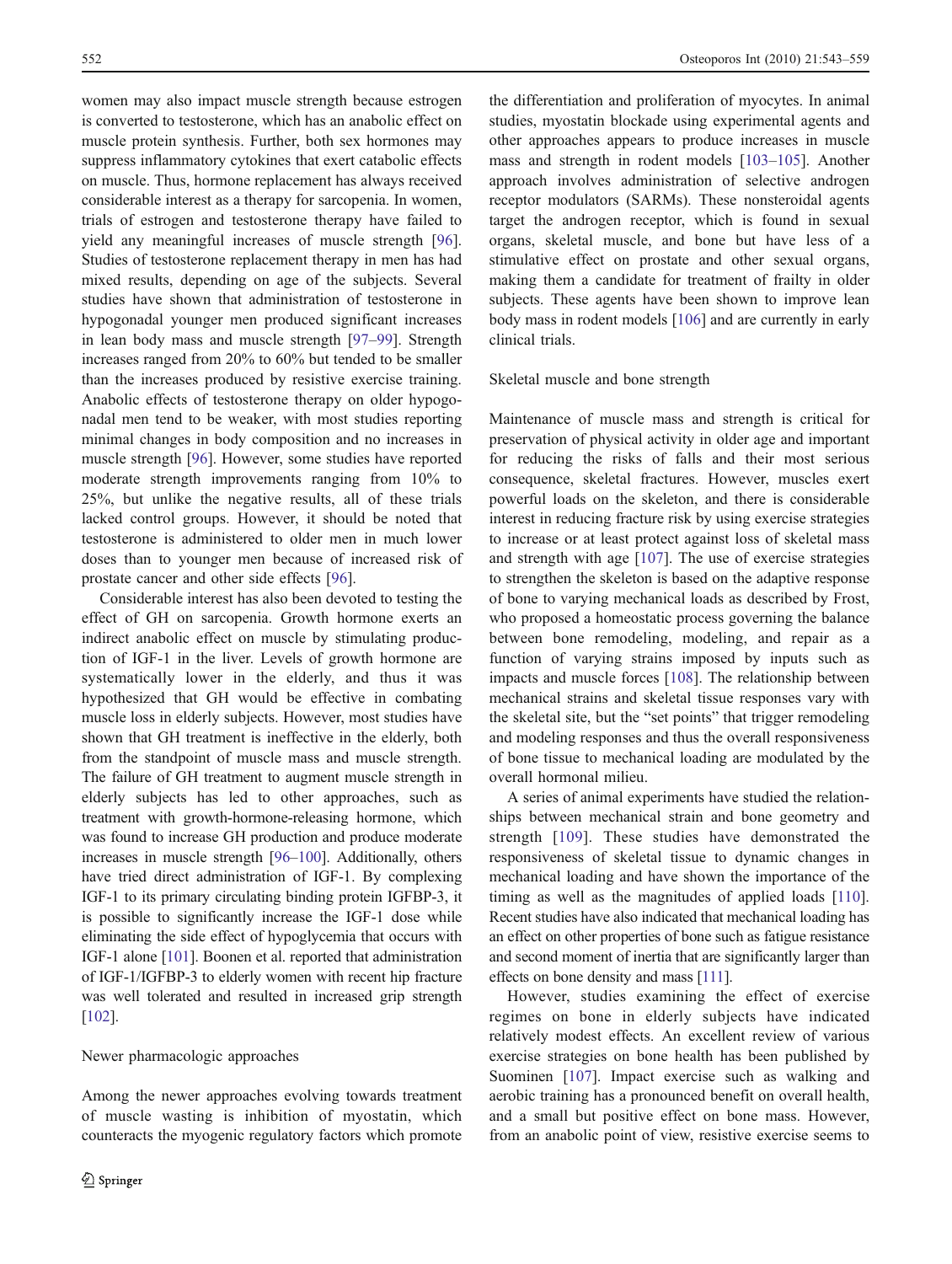exert more favorable effects for potential improvements of bone strength. High-intensity and progressive trials of resistance exercise have shown significant effects on BMD at vertebral and hip sites. Studies in general have shown that the exercise must be continued to maintain the benefit that the additional gain is lost within a few years of the program if the protocol is not continued.

# Assessment of skeletal muscle using imaging

Imaging offers the potential for an anatomic site-specific assessment of multiple targets related to skeletal muscle physiology. Imaging has an important role in research studies of sarcopenia etiology and response to intervention. The primary imaging target in skeletal muscle mass assessment is lean body mass assessment by DXA, which involves use of standard clinical bone densitometers to decompose nonbone tissue into lean and fat body mass components. Measurements may be obtained of total body lean and fat mass as well as regional measures in the central and appendicular skeleton. As this is an extremely widespread and well-known technology, which is commonly used in clinical studies in both bone and muscle research, we will refer the readers to several reviews that lay out the technical considerations for DXA soft tissue assessment [\[112](#page-15-0)–[116\]](#page-15-0).

CT imaging may be employed to quantify bulk characteristics of muscle and body composition that are highly related to muscle strength and to overall functional ability in the elderly. In particular, CT imaging is widely used to study muscle and fat in epidemiologic studies of body composition. Typically, acquisitions have included single cross sections at the L1/2 or L4/5 intervertebral space to image body fat or volumetric measurements obtained in the abdomen and in the thigh, usually relating to the midthigh or to a bony landmark [[23,](#page-13-0) [83](#page-14-0), [88](#page-14-0), [117](#page-15-0)–[121](#page-15-0)]. As shown in Fig. 4, the key variables quantified include the total muscle CSA of the midthigh, the CSA values of the quadriceps and hamstrings, the total CSA of subcutaneous fat, and the attenuation coefficients of the total thigh muscle and the hamstrings and quadriceps separately. The CSA values of the total thigh muscle and quadriceps muscle are positively associated with increasing knee extensor strength [[118\]](#page-15-0). The CSA declines with age, as does the muscle strength, and is smaller in females than in males [[117](#page-15-0)–[119](#page-15-0)]. Another property of great interest to the study of sarcopenia is the mean attenuation coefficient [\[23,](#page-13-0) [117](#page-15-0)–[119\]](#page-15-0), which is computed within all of the muscle regions after a threshold is applied to exclude depots of fat embedded within each muscle group. In elderly subjects, the mean attenuation coefficient, when calculated in this manner, has been shown histologically to correspond to fat accumulation within and between the muscle cells. The increasing fat infiltration into the muscle with aging may be an important, if not central, aspect of sarcopenia. Lower values of the mean thigh muscle attenuation coefficient correspond to increasing fattiness of muscle tissue. Decreasing thigh muscle attenuation is correlated to decreasing muscle strength, a relationship which is independent of the muscle CSA and the total amount of adipose tissue in the thigh.

Measures of CSA and muscle attenuation assessed at multiple skeletal sites are associated with indices of functional capacity in elderly adults, including chair stand and leg strength measurements which have been shown to be strongly predictive of falls [[83,](#page-14-0) [88](#page-14-0), [121\]](#page-15-0). Several studies based on the Health, Aging, and Body Composition Study, a large NIH-funded population study, have related measures of body composition derived by CT to indices of functional ability and quality of life in the independently living elderly. Visser et al. examined the relationship between measures of thigh composition and lower-extremity perfor-

Fig. 4 CT acquisition through midthigh. Location of axial section is shown on localizer image at the left, with corresponding axial image in the middle and segmentation into distinct tissue compartments at the right. Green: subcutaneous fat. Olive: quadriceps muscle. Yellow: hamstrings muscle. Red: adductor muscles. Orange: sartorius muscle



 $•120$  kVp •200-250 mAs •10-mm thickness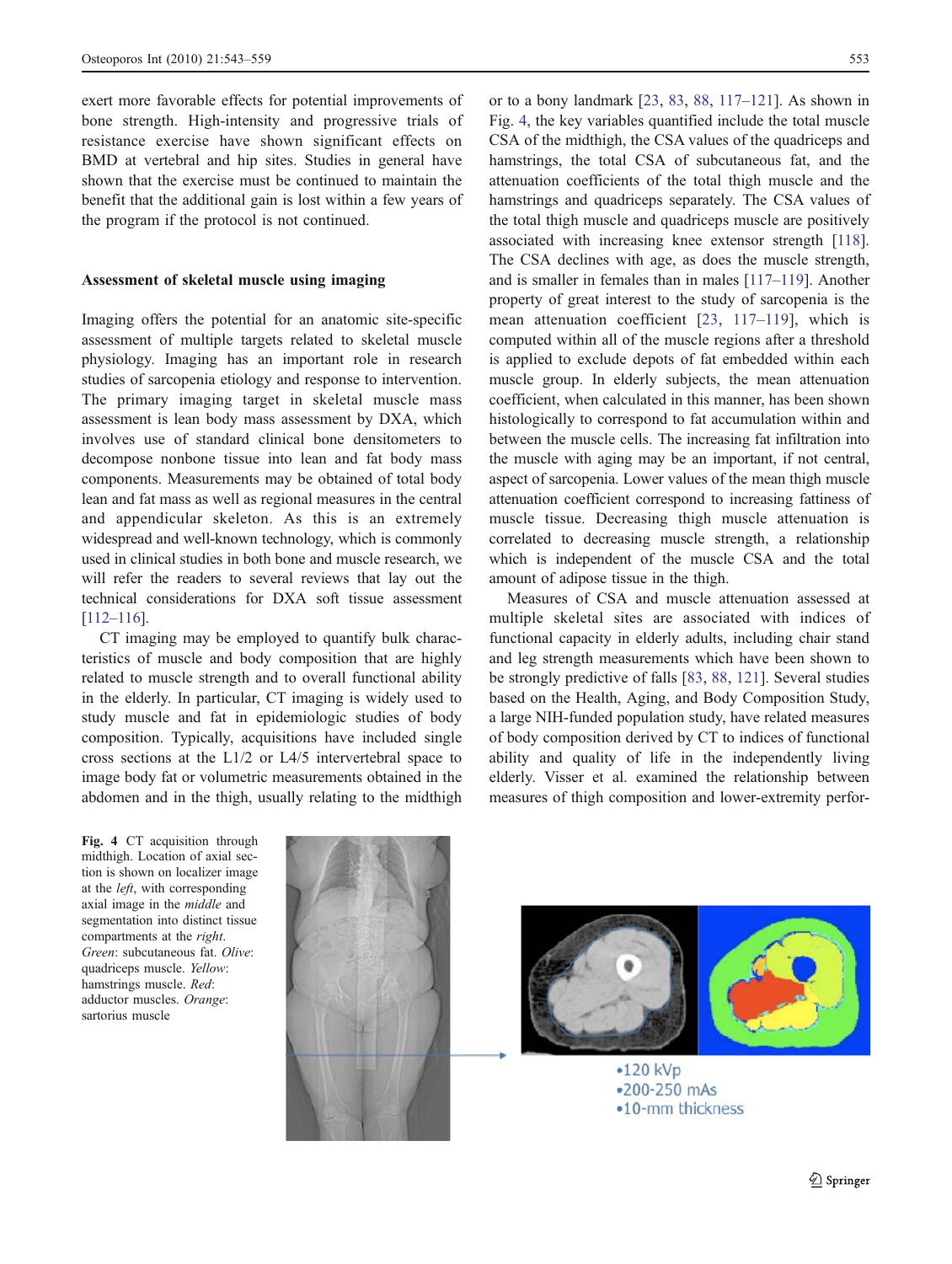mance (LEP), assessed by two timed tests: a series of five chair stands without use of arms and a 6-m walk [\[83](#page-14-0)]. Reduced thigh CSA was associated with poorer LEP, as was reduced thigh muscle attenuation coefficient, even after the adjustment for muscle area. The attenuation coefficient of thigh muscle is not only related to current physical performance but is also related to incident functional decline. Analyzing longitudinal data from the Health ABC study, Visser et al. observed that low baseline values of thigh muscle attenuation predicted incident mobility limitation, defined as inability to walk one-quarter mile or climb ten steps [[88\]](#page-14-0). Reduced thigh muscle attenuation coefficient is also associated with increased insulin resistance and the presence of metabolic syndrome in the elderly. Diabetes and other weight-related health conditions are associated with poor vision, musculoskeletal pain, and other conditions which are themselves indicators of increased fall risk [\[23](#page-13-0)].

# Magnetic resonance imaging

MRI is an imaging technique that is based on using radio waves to excite protons in the presence of an external magnetic field. The resonance frequency at which protons maximally absorb the radioenergy is based on their local chemical environment. Because musculoskeletal tissues are rich in proton-containing molecules such as muscle proteins and lipids, MRI is an inherently powerful tool at depicting the anatomy of muscle tissues, particularly in the delineation of lean and adipose components of muscles. While some investigators have used 3D MRI acquisitions to determine lean tissue and intermuscular fat volumes in a

range of applications, the true advantage of MRI is the ability to obtain spectroscopic data that can probe in vivo the ATP-generating functions within skeletal muscle and the storage of important nutrients such as lipid and glycogen.

Proton magnetic resonance spectroscopy  $(^1H-MRS)$  is a technique that can differentiate lipids stored within adipocytes (extramyocellular lipid, EMCL) from intramyocellular lipid (IMCL) stored as droplets on the border of the myoplasm [[122](#page-15-0)–[127\]](#page-16-0). This differentiation is based on the variance in resonance frequency between protons contained in relatively cylindrical deposits of EMCL in adipocytes and protons contained in IMCL deposits which are spherical in shape. These resonances show up as different peaks on the proton spectrum of skeletal muscle (Fig. 5). Probing IMCL is of clinical importance because IMCL stores represent lipid which borders mitochondria and which represent an energy supply of free fatty acids for oxidation. IMCL intensity determined by <sup>1</sup>H-MRS has been found to correlate with insulin resistance and obesity. The risk of insulin resistance is known to increase with age, and aging skeletal muscle is characterized by decreasing oxidative capacity that may lead to increased IMCL.

MRS may also be used to detect resonances of  $31P$  and <sup>13</sup>C nuclei contained in ATP, ADP inorganic phosphate, glycogen, and other chemical forms in skeletal muscle cells, shedding important light on muscle metabolism.  $3^{31}P-$ MRS can be used to directly analyze relative abundances of <sup>31</sup>P contained in compounds of interest to energetics of skeletal muscle, including ATP, inorganic phosphate, and phosphocreatine [[128](#page-16-0)–[134\]](#page-16-0). Based on these primary measurements, it is also possible to use  $31P-MRS$  to indirectly



Fig. 5 MRI image of calf at the right, with green and yellow boxes indicating locations of spectroscopic acquisitions of the tibialis anterior and soleus muscles, respectively. Proton spectroscopy studies may be used to assess the relative amounts of intramyocellular and

extramyocellular lipid. At the right, a proton spectrum corresponding to the soleus muscle shows <sup>1</sup>H resonances associated with creatinine (CR2 and CR3), water, extramyocellular lipid (EMCL), intramyocellular lipid (IMCL), and trimethylamines (TMA)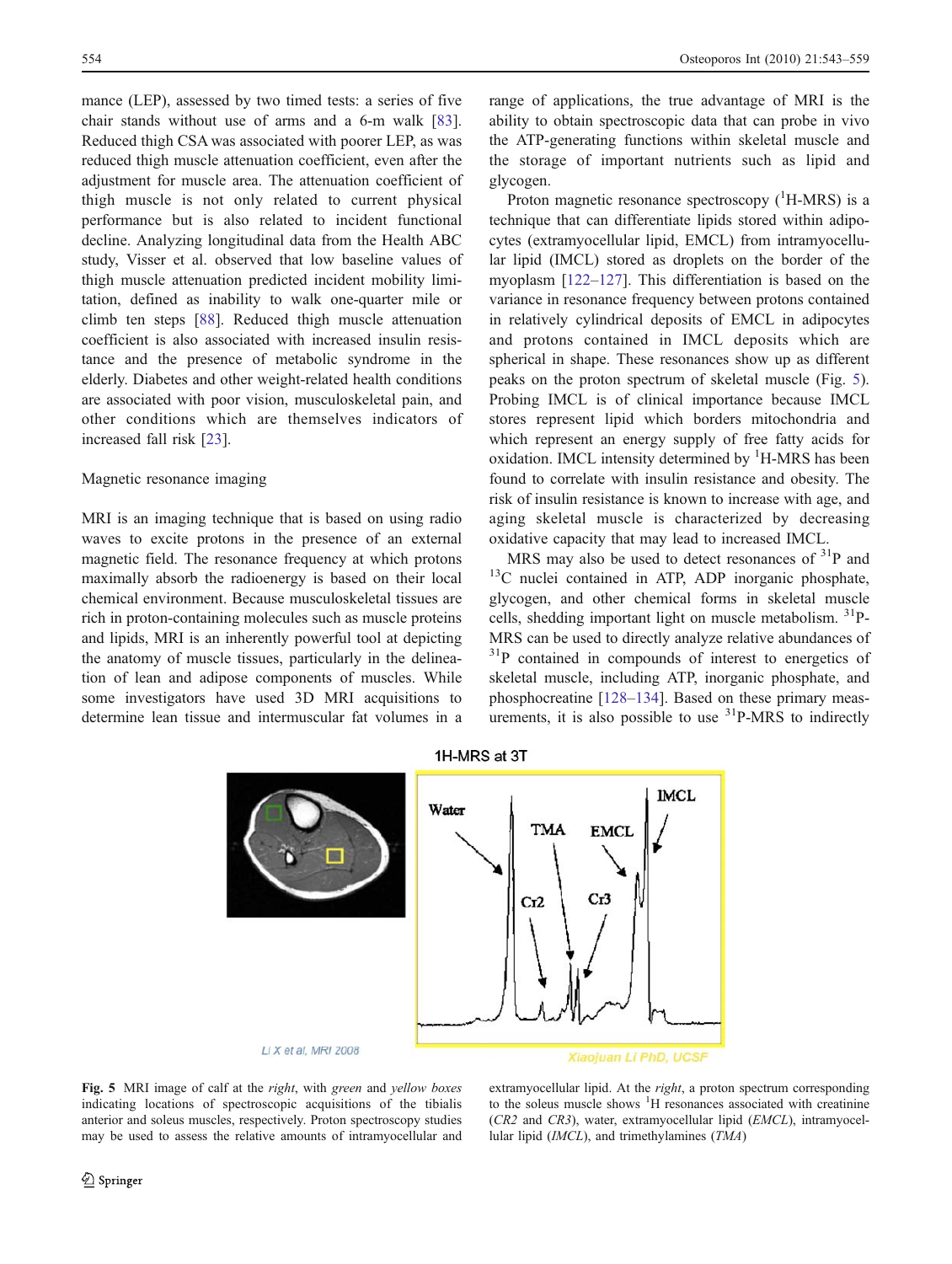<span id="page-12-0"></span>estimate the intracellular pH, as well as the free concentrations of ADP and  $Mg^{2+}$  ions. These measurements allow the technique to be used to estimate rates of ATP synthesis under ischemic (glycogenolytic) conditions or aerobic (oxidative) conditions. Other applications in skeletal muscle studies include estimates of the oxidative capacity of skeletal muscle, as well as the proton efflux and buffer capacity, which provide insight into the recovery of skeletal muscle from exercise.

The wide chemical shift of the  $13C$  resonance allows  $13$ C-MRS to assess the relative abundances of a wide range of molecules related to glycogen synthesis and glycogenolysis [\[129](#page-16-0), [135](#page-16-0)–[143\]](#page-16-0). Using the natural abundance (1.1%) of  $^{13}$ C, it is possible to detect resonances of  $^{13}$ C in glycogen and triglyceride. This allows for estimates of glycogen turnover in skeletal muscle and for studies of insulin resistance and type 2 diabetes. By administration of  $^{13}$ C glucose, it is possible to enrich  $^{13}$ C, allowing for more advanced determinations, such as examining glycogen synthesis rate and quantifying organelle and mitochondrial activity during the TCA cycle.

# Positron emission tomography

Positron emission tomography (PET) is an imaging technique which is employed to image the biodistribution of a compound of interest labeled with a positron-emitting atom, for example an  $^{18}$ F or  $^{11}$ C. The most commonly employed PET imaging agent is  $^{18}$ F-fluorodeoxyglucose (FDG), a glucose analog which is widely employed to study glucose metabolism across multiple tissue types. <sup>18</sup>F-FDG penetrates the cell membrane and is phosphorylated to FDG-6-phosphate and is no longer metabolized and thus is trapped within the cell. It builds up in the cell in proportion to the rate of glucose transport across the cell membrane and also in relation to the activities of hexokinase and glucose-6-phospotase within the cell. In skeletal muscle, FDG imaging has been employed to study glucose utilization. When used in conjunction with compartmental modeling, this approach has been employed to dissect the rate of glucose utilization in terms of the components of cell membrane transport and phosphorylative activity in insulin resistance associated with both obesity and diabetes [[144,](#page-16-0) [145\]](#page-16-0). Another application of PET which is relevant to skeletal muscle is the use of  $^{11}$ C-methyl-methionine to estimate the rate of protein synthesis. This agent accumulates in skeletal muscle as  ${}^{11}$ C-labeled protein, and the use of this methylated agent has advantages over radiolabeled leucine in that the latter accumulates in the blood as  ${}^{11}C$ labeled  $CO<sub>2</sub>$ . Fischmann and others have validated this technique against skeletal muscle biopsy and have used it to outline the rate of skeletal muscle protein synthesis in healthy young volunteers [[146](#page-16-0)–[148](#page-16-0)].

#### Conclusions

Sarcopenia represents a set of outcomes, including the primary outcomes of loss of skeletal muscle strength and endurance, and secondary outcomes which include loss of mobility and increased risk of disability and mortality. The bulk changes of muscle tissue which lead to these outcomes result from multiple processes occurring at the cellular level. These processes impact the performance of muscle by reducing the number of fibers and the performance of individual fibers. Age-related loss of motor neurons results in denervation of entire fibers, with a concomitant adaptive process that recruits some but not all of these of these fibers into surviving motor units. Changes in the hormonal and inflammatory milieu result in impairment of protein synthesis and increased protein degradation. Buildup or ROS may result in mitochondrial dysfunction which impairs muscle respiration and may result in fiber deterioration through loss of myonuclei. Alterations in expression of myogenic regulatory factors may impair the ability of aged muscle to repair damage. Fortunately, despite this wide range of deleterious age-related changes, there are promising interventions. Multiple studies have shown that resistive exercise among the elderly of both genders can result in substantial improvements in muscle strength and in overall functional status, where increases in muscle strength indices can exceed 50–100%. For subjects who cannot tolerate or are unwilling to undertake exercise, pharmacologic interventions, such as GH or IGF-1 interventions, are under investigation. These have had mixed results, and newer approaches, such as myostatin inhibition and selective androgen receptor modulators, are also in the early stages of investigation. Noninvasive imaging approaches such as CT, MRI, and PET are showing promise as clinical tools that may yield important basic information regarding the mechanisms of sarcopenia and the modes of action of multiple interventions.

Conflicts of interest Thomas Lang has received an Independent Investigator Grant from Merck.

Open Access This article is distributed under the terms of the Creative Commons Attribution Noncommercial License which permits any noncommercial use, distribution, and reproduction in any medium, provided the original author(s) and source are credited.

#### References

- 1. Bureau UC (2006) In: Bureau UC (ed) US Census Bureau: international database. Table 94.
- 2. Greenlund LJ, Nair KS (2003) Sarcopenia—consequences, mechanisms, and potential therapies. Mech Ageing Dev 124:287–299
- 3. Brooks SV (2003) Current topics for teaching skeletal muscle physiology. Adv Physiol Educ 27:171–182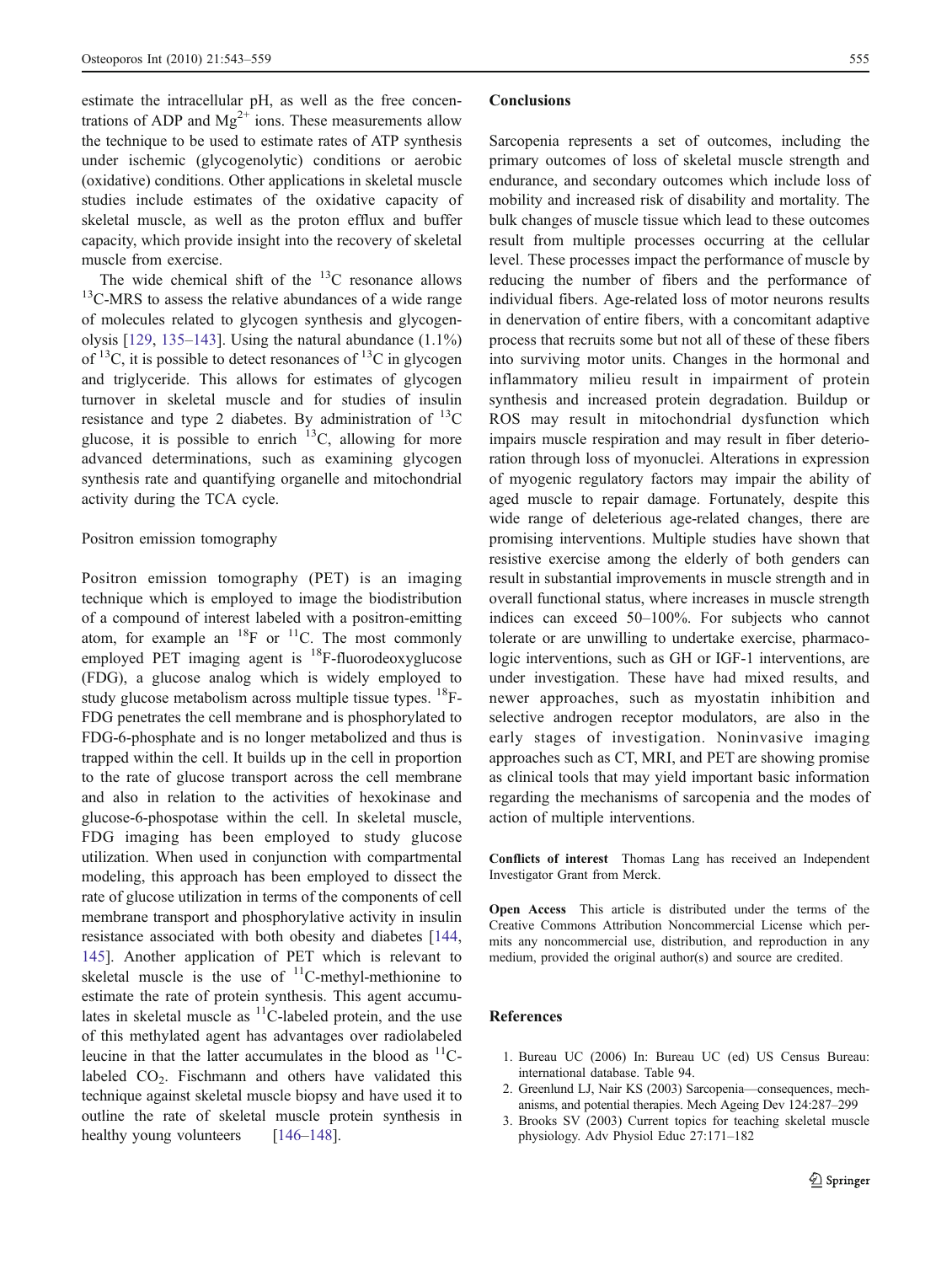- <span id="page-13-0"></span>4. Faulkner JA, Larkin LM, Claflin DR, Brooks SV (2007) Agerelated changes in the structure and function of skeletal muscles. Clin Exp Pharmacol Physiol 34:1091–1096
- 5. Brooks SV, Faulkner JA (1994) Skeletal muscle weakness in old age: underlying mechanisms. Med Sci Sports Exerc 26: 432–439
- 6. Celichowski J (2000) Mechanisms underlying the regulation of motor unit contraction in the skeletal muscle. J Physiol Pharmacol 51:17–33
- 7. Herzog W, Ait-Haddou R (2002) Considerations on muscle contraction. J Electromyogr Kinesiol 12:425–433
- 8. Larsson L, Ramamurthy B (2000) Aging-related changes in skeletal muscle. Mechanisms and interventions. Drugs Aging 17:303–316
- 9. Porter MM, Vandervoort AA, Lexell J (1995) Aging of human muscle: structure, function and adaptability. Scand J Med Sci Sports 5:129–142
- 10. Sakamoto K, Goodyear LJ (2002) Invited review: intracellular signaling in contracting skeletal muscle. J Appl Physiol 93:369–383
- 11. Westerblad H, Allen DG, Bruton JD, Andrade FH, Lannergren J (1998) Mechanisms underlying the reduction of isometric force in skeletal muscle fatigue. Acta Physiol Scand 162:253–260
- 12. Wick M (1999) Filament assembly properties of the sarcomeric myosin heavy chain. Poult Sci 78:735–742
- 13. Lexell J, Downham DY (1991) The occurrence of fibre-type grouping in healthy human muscle: a quantitative study of crosssections of whole vastus lateralis from men between 15 and 83 years. Acta Neuropathol 81:377–381
- 14. Lexell J, Downham DY, Larsson Y, Bruhn E, Morsing B (1995) Heavy-resistance training in older Scandinavian men and women: short- and long-term effects on arm and leg muscles. Scand J Med Sci Sports 5:329–341
- 15. Kostka T (2005) Quadriceps maximal power and optimal shortening velocity in 335 men aged 23–88 years. Eur J Appl Physiol 95:140–145
- 16. Vandervoort AA (2002) Aging of the human neuromuscular system. Muscle Nerve 25:17–25
- 17. Doherty TJ (2003) Invited review: aging and sarcopenia. J Appl Physiol 95:1717–1727
- 18. Kirkland JL, Tchkonia T, Pirtskhalava T, Han J, Karagiannides I (2002) Adipogenesis and aging: does aging make fat go MAD? Exp Gerontol 37:757–767
- 19. Shefer G, Van de Mark DP, Richardson JB, Yablonka-Reuveni Z (2006) Satellite-cell pool size does matter: defining the myogenic potency of aging skeletal muscle. Dev Biol 294:50–66
- 20. Shefer G, Wleklinski-Lee M, Yablonka-Reuveni Z (2004) Skeletal muscle satellite cells can spontaneously enter an alternative mesenchymal pathway. J Cell Sci 117:5393–5404
- 21. Shefer G, Yablonka-Reuveni Z (2007) Reflections on lineage potential of skeletal muscle satellite cells: do they sometimes go MAD? Crit Rev Eukaryot Gene Expr 17:13–29
- 22. Dube J, Goodpaster BH (2006) Assessment of intramuscular triglycerides: contribution to metabolic abnormalities. Curr Opin Clin Nutr Metab Care 9:553–559
- 23. Goodpaster BH, Brown NF (2005) Skeletal muscle lipid and its association with insulin resistance: what is the role for exercise? Exerc Sport Sci Rev 33:150–154
- 24. Goodpaster BH, Kelley DE (2002) Skeletal muscle triglyceride: marker or mediator of obesity-induced insulin resistance in type 2 diabetes mellitus? Curr Diab Rep 2:216–222
- 25. Johnson NA, Stannard SR, Thompson MW (2004) Muscle triglyceride and glycogen in endurance exercise: implications for performance. Sports Med 34:151–164
- 26. Kelley DE (2002) Skeletal muscle triglycerides: an aspect of regional adiposity and insulin resistance. Ann N Y Acad Sci 967:135–145
- 27. Kelley DE, Goodpaster BH, Storlien L (2002) Muscle triglyceride and insulin resistance. Annu Rev Nutr 22:325–346
- 28. Kraegen EW, Cooney GJ (2008) Free fatty acids and skeletal muscle insulin resistance. Curr Opin Lipidol 19:235–241
- 29. Hamilton MT, Areiqat E, Hamilton DG, Bey L (2001) Plasma triglyceride metabolism in humans and rats during aging and physical inactivity. Int J Sport Nutr Exerc Metab 11(Suppl):S97– 104
- 30. Ramirez V, Ulfhake B (1992) Anatomy of dendrites in motoneurons supplying the intrinsic muscles of the foot sole in the aged cat: evidence for dendritic growth and neosynaptogenesis. J Comp Neurol 316:1–16
- 31. Kullberg S, Ramirez-Leon V, Johnson H, Ulfhake B (1998) Decreased axosomatic input to motoneurons and astrogliosis in the spinal cord of aged rats. J Gerontol Ser A Biol Sci Med Sci 53:B369–379
- 32. Gordon T, Hegedus J, Tam SL (2004) Adaptive and maladaptive motor axonal sprouting in aging and motoneuron disease. Neurol Res 26:174–185
- 33. Florini JR, Ewton DZ, Falen SL, Van Wyk JJ (1986) Biphasic concentration dependency of stimulation of myoblast differentiation by somatomedins. Am J Physiol 250:C771–778
- 34. Goldspink G, Yang SY (2004) The splicing of the IGF-I gene to yield different muscle growth factors. Adv Genet 52:23–49
- 35. Musaro A, McCullagh K, Paul A, Houghton L, Dobrowolny G, Molinaro M, Barton ER, Sweeney HL, Rosenthal N (2001) Localized Igf-1 transgene expression sustains hypertrophy and regeneration in senescent skeletal muscle. Nat Genet 27:195– 200
- 36. Petrella JK, Kim JS, Cross JM, Kosek DJ, Bamman MM (2006) Efficacy of myonuclear addition may explain differential myofiber growth among resistance-trained young and older men and women. Am J Physiol Endocrinol Metab 291:E937– 946
- 37. Firth SM, Baxter RC (2002) Cellular actions of the insulin-like growth factor binding proteins. Endocr Rev 23:824–854
- 38. Messi ML, Delbono O (2003) Target-derived trophic effect on skeletal muscle innervation in senescent mice. J Neurosci 23:1351–1359
- 39. Schertzer JD, van der Poel C, Shavlakadze T, Grounds MD, Lynch GS (2008) Muscle-specific overexpression of IGF-I improves E–C coupling in skeletal muscle fibers from dystrophic mdx mice. Am J Physiol Cell Physiol 294:C161–168
- 40. Rasmussen BB, Fujita S, Wolfe RR, Mittendorfer B, Roy M, Rowe VL, Volpi E (2006) Insulin resistance of muscle protein metabolism in aging. FASEB J 20:768–769
- 41. Kandarian SC, Jackman RW (2006) Intracellular signaling during skeletal muscle atrophy. Muscle Nerve 33:155–165
- 42. Reid MB (2005) Response of the ubiquitin–proteasome pathway to changes in muscle activity. Am J Physiol Regul Integr Comp Physiol 288:R1423–1431
- 43. Giresi PG, Stevenson EJ, Theilhaber J, Koncarevic A, Parkington J, Fielding RA, Kandarian SC (2005) Identification of a molecular signature of sarcopenia. Physiol Genomics 21:253–263
- 44. Leeuwenburgh C (2003) Role of apoptosis in sarcopenia. J Gerontol Ser A Biol Sci Med Sci 58:999–1001
- 45. Hiona A, Leeuwenburgh C (2008) The role of mitochondrial DNA mutations in aging and sarcopenia: implications for the mitochondrial vicious cycle theory of aging. Exp Gerontol 43:24–33
- 46. Dirks AJ, Hofer T, Marzetti E, Pahor M, Leeuwenburgh C (2006) Mitochondrial DNA mutations, energy metabolism and apoptosis in aging muscle. Ageing Res Rev 5:179–195
- 47. Herbst A, Pak JW, McKenzie D, Bua E, Bassiouni M, Aiken JM (2007) Accumulation of mitochondrial DNA deletion mutations in aged muscle fibers: evidence for a causal role in muscle fiber loss. J Gerontol Ser A Biol Sci Med Sci 62:235–245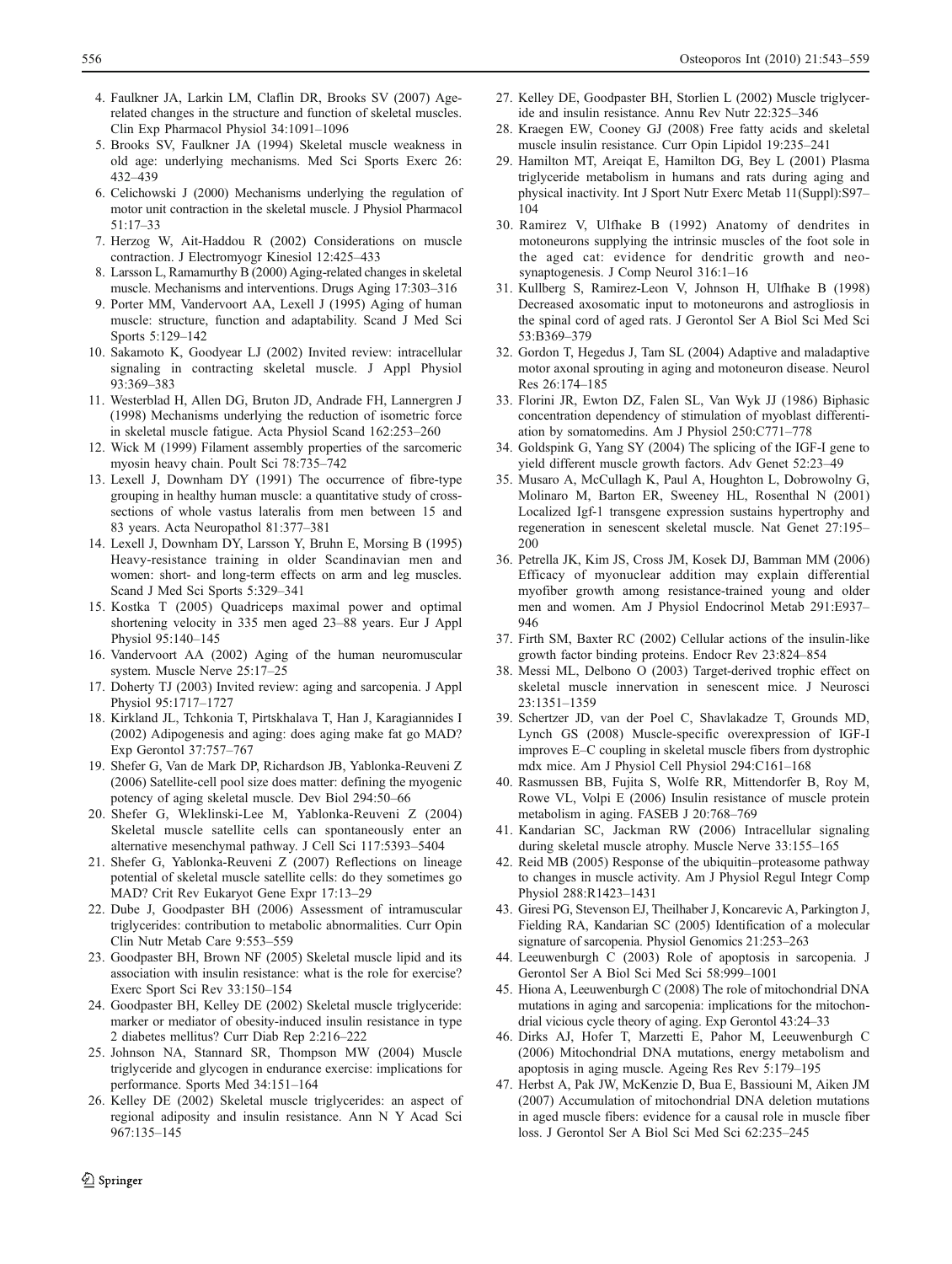- <span id="page-14-0"></span>48. Conboy IM, Conboy MJ, Smythe GM, Rando TA (2003) Notchmediated restoration of regenerative potential to aged muscle. Science 302:1575–1577
- 49. Verdijk LB, Koopman R, Schaart G, Meijer K, Savelberg HH, van Loon LJ (2007) Satellite cell content is specifically reduced in type II skeletal muscle fibers in the elderly. Am J Physiol Endocrinol Metab 292:E151–157
- 50. Dreyer HC, Blanco CE, Sattler FR, Schroeder ET, Wiswell RA (2006) Satellite cell numbers in young and older men 24 hours after eccentric exercise. Muscle Nerve 33:242–253
- 51. Gallegly JC, Turesky NA, Strotman BA, Gurley CM, Peterson CA, Dupont-Versteegden EE (2004) Satellite cell regulation of muscle mass is altered at old age. J Appl Physiol 97:1082–1090
- 52. Bigot A, Jacquemin V, Debacq-Chainiaux F, Butler-Browne GS, Toussaint O, Furling D, Mouly V (2008) Replicative aging down-regulates the myogenic regulatory factors in human myoblasts. Biol Cell 100:189–199
- 53. McCroskery S, Thomas M, Maxwell L, Sharma M, Kambadur R (2003) Myostatin negatively regulates satellite cell activation and self-renewal. J Cell Biol 162:1135–1147
- 54. Kawada S, Tachi C, Ishii N (2001) Content and localization of myostatin in mouse skeletal muscles during aging, mechanical unloading and reloading. J Muscle Res Cell Motil 22:627–633
- 55. Baumann AP, Ibebunjo C, Grasser WA, Paralkar VM (2003) Myostatin expression in age and denervation-induced skeletal muscle atrophy. J Musculoskelet Neuronal Interact 3:8–16
- 56. Welle S (2002) Cellular and molecular basis of age-related sarcopenia. Can J Appl Physiol 27:19–41
- 57. Raue U, Slivka D, Jemiolo B, Hollon C, Trappe S (2006) Myogenic gene expression at rest and after a bout of resistance exercise in young (18–30 yr) and old (80–89 yr) women. J Appl Physiol 101:53–59
- 58. Shadwick RE (1990) Elastic energy storage in tendons: mechanical differences related to function and age. J Appl Physiol 68:1033–1040
- 59. Nakagawa Y, Hayashi K, Yamamoto N, Nagashima K (1996) Age-related changes in biomechanical properties of the Achilles tendon in rabbits. Eur J Appl Physiol Occup Physiol 73:7–10
- 60. Blevins FT, Hecker AT, Bigler GT, Boland AL, Hayes WC (1994) The effects of donor age and strain rate on the biomechanical properties of bone–patellar tendon–bone allografts. Am J Sports Med 22:328–333
- 61. Flahiff CM, Brooks AT, Hollis JM, Vander Schilden JL, Nicholas RW (1995) Biomechanical analysis of patellar tendon allografts as a function of donor age. Am J Sports Med 23:354– 358
- 62. Narici MV, Maffulli N, Maganaris CN (2008) Ageing of human muscles and tendons. Disabil Rehabil 30:1548–1554
- 63. Maganaris CN, Paul JP (1999) In vivo human tendon mechanical properties. J Physiol 521(Pt 1):307–313
- 64. Reeves ND, Narici MV, Maganaris CN (2003) Strength training alters the viscoelastic properties of tendons in elderly humans. Muscle Nerve 28:74–81
- 65. Narici MV, Maganaris CN (2006) Adaptability of elderly human muscles and tendons to increased loading. J Anat 208:433–443
- 66. Nevitt MC, Cummings SR, Kidd S, Black D (1989) Risk factors for recurrent nonsyncopal falls. JAMA 261:2663–2668
- 67. Moreland JD, Richardson JA, Goldsmith CH, Clase CM (2004) Muscle weakness and falls in older adults: a systematic review and meta-analysis. J Am Geriatr Soc 52:1121–1129
- 68. Lanza IR, Towse TF, Caldwell GE, Wigmore DM, Kent-Braun JA (2003) Effects of age on human muscle torque, velocity, and power in two muscle groups. J Appl Physiol 95:2361–2369
- 69. Petrella JK, Kim JS, Tuggle SC, Hall SR, Bamman MM (2005) Age differences in knee extension power, contractile velocity, and fatigability. J Appl Physiol 98:211–220
- 70. Morse CI, Thom JM, Reeves ND, Birch KM, Narici MV (2005) In vivo physiological cross-sectional area and specific force are reduced in the gastrocnemius of elderly men. J Appl Physiol 99:1050–1055
- 71. Kubo K, Morimoto M, Komuro T, Tsunoda N, Kanehisa H, Fukunaga T (2007) Age-related differences in the properties of the plantar flexor muscles and tendons. Med Sci Sports Exerc 39:541– 547
- 72. Johnson ME, Mille ML, Martinez KM, Crombie G, Rogers MW (2004) Age-related changes in hip abductor and adductor joint torques. Arch Phys Med Rehabil 85:593–597
- 73. Dean JC, Kuo AD, Alexander NB (2004) Age-related changes in maximal hip strength and movement speed. J Gerontol Ser A Biol Sci Med Sci 59:286–292
- 74. Larsson L, Grimby G, Karlsson J (1979) Muscle strength and speed of movement in relation to age and muscle morphology. J Appl Physiol 46:451–456
- 75. Murray MP, Duthie EH Jr, Gambert SR, Sepic SB, Mollinger LA (1985) Age-related differences in knee muscle strength in normal women. J Gerontol 40:275–280
- 76. Murray MP, Gardner GM, Mollinger LA, Sepic SB (1980) Strength of isometric and isokinetic contractions: knee muscles of men aged 20 to 86. Phys Ther 60:412–419
- 77. Young A, Stokes M, Crowe M (1984) Size and strength of the quadriceps muscles of old and young women. Eur J Clin Invest 14:282–287
- 78. Young A, Stokes M, Crowe M (1985) The size and strength of the quadriceps muscles of old and young men. Clin Physiol 5:145–154
- 79. Hughes VA, Frontera WR, Wood M, Evans WJ, Dallal GE, Roubenoff R, Fiatarone Singh MA (2001) Longitudinal muscle strength changes in older adults: influence of muscle mass, physical activity, and health. J Gerontol Ser A Biol Sci Med Sci 56:B209–217
- 80. Aniansson A, Hedberg M, Henning GB, Grimby G (1986) Muscle morphology, enzymatic activity, and muscle strength in elderly men: a follow-up study. Muscle Nerve 9:585–591
- 81. Greig CA, Botella J, Young A (1993) The quadriceps strength of healthy elderly people remeasured after eight years. Muscle Nerve 16:6–10
- 82. Overend TJ, Cunningham DA, Paterson DH, Lefcoe MS (1992) Thigh composition in young and elderly men determined by computed tomography. Clin Physiol 12:629–640
- 83. Visser M, Kritchevsky S, Goodpaster B, Newman A, Nevitt M, Stamm E, Harris T (2002) Leg muscle mass and composition in relation to lower extremity performance in men and women aged 70–79: the health aging and body composition study. J Am Geriat Soc 50:897–905
- 84. Thelen DG, Muriuki M, James J, Schultz AB, Ashton-Miller JA, Alexander NB (2000) Muscle activities used by young and old adults when stepping to regain balance during a forward fall. J Electromyogr Kinesiol 10:93–101
- 85. Thelen DG, Wojcik LA, Schultz AB, Ashton-Miller JA, Alexander NB (1997) Age differences in using a rapid step to regain balance during a forward fall. J Gerontol Ser A Biol Sci Med Sci 52:M8–13
- 86. Wojcik LA, Thelen DG, Schultz AB, Ashton-Miller JA, Alexander NB (1999) Age and gender differences in singlestep recovery from a forward fall. J Gerontol Ser A Biol Sci Med Sci 54:M44–50
- 87. Wojcik LA, Thelen DG, Schultz AB, Ashton-Miller JA, Alexander NB (2001) Age and gender differences in peak lower extremity joint torques and ranges of motion used during singlestep balance recovery from a forward fall. J Biomech 34:67–73
- 88. Visser M, Goodpaster BH, Kritchevsky SB, Newman AB, Nevitt M, Rubin SM, Simonsick EM, Harris TB (2005) Muscle mass,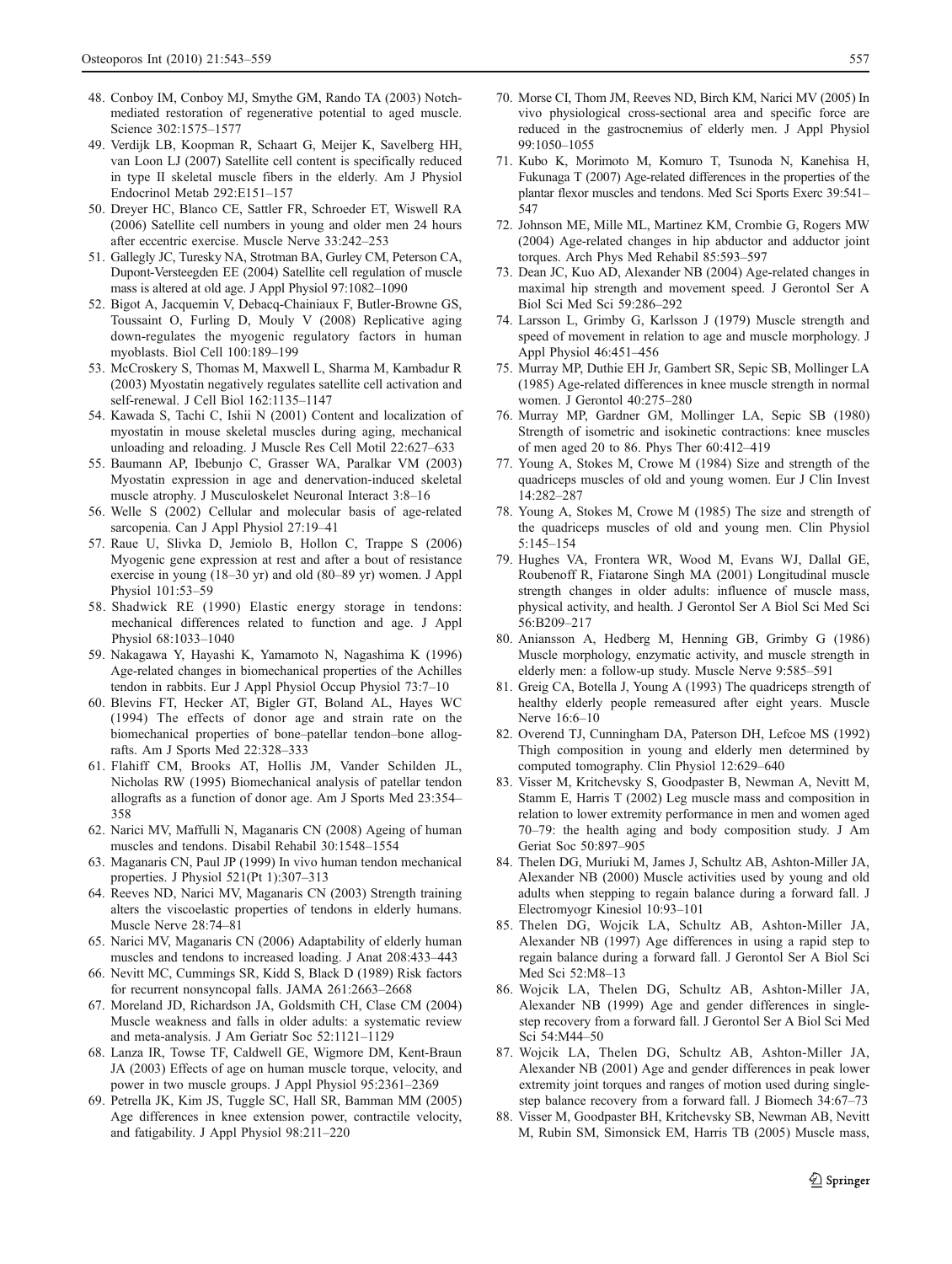<span id="page-15-0"></span>muscle strength, and muscle fat infiltration as predictors of incident mobility limitations in well-functioning older persons. J Gerontol Ser A Biol Sci Med Sci 60:324–333

- 89. Lang TF, Cauley J, Tylavsky F, Bauer D, Cummings S, Harris TB (2009) Computed tomography measurements of thigh muscle cross-sectional area and attenuation coefficient predict hip fracture: The Health, Aging and Body Composition Study. J Bone Miner Res doi:[10.1359/jbmr.090807](http://dx.doi.org/10.1359/jbmr.090807)
- 90. Frontera WR, Meredith CN, O'Reilly KP, Knuttgen HG, Evans WJ (1988) Strength conditioning in older men: skeletal muscle hypertrophy and improved function. J Appl Physiol 64:1038–1044
- 91. Charette SL, McEvoy L, Pyka G, Snow-Harter C, Guido D, Wiswell RA, Marcus R (1991) Muscle hypertrophy response to resistance training in older women. J Appl Physiol 70:1912– 1916
- 92. Henwood TR, Taaffe DR (2008) Detraining and retraining in older adults following long-term muscle power or muscle strength specific training. J Gerontol A Biol Sci Med Sci 63:751–758
- 93. Fiatarone MA, Marks EC, Ryan ND, Meredith CN, Lipsitz LA, Evans WJ (1990) High-intensity strength training in nonagenarians. Effects on skeletal muscle. JAMA 263:3029–3034
- 94. Fiatarone MA, O'Neill EF, Ryan ND, Clements KM, Solares GR, Nelson ME, Roberts SB, Kehayias JJ, Lipsitz LA, Evans WJ (1994) Exercise training and nutritional supplementation for physical frailty in very elderly people. N Engl J Med 330:1769–1775
- 95. Morley JE, Haren MT, Kim MJ, Kevorkian R, Perry HM 3rd (2005) Testosterone, aging and quality of life. J Endocrinol Invest 28:76–80
- 96. Borst SE (2004) Interventions for sarcopenia and muscle weakness in older people. Age Ageing 33:548–555
- 97. Wang C, Swerdloff RS, Iranmanesh A, Dobs A, Snyder PJ, Cunningham G, Matsumoto AM, Weber T, Berman N (2000) Transdermal testosterone gel improves sexual function, mood, muscle strength, and body composition parameters in hypogonadal men. J Clin Endocrinol Metab 85:2839–2853
- 98. Bhasin S, Storer TW, Berman N, Yarasheski KE, Clevenger B, Phillips J, Lee WP, Bunnell TJ, Casaburi R (1997) Testosterone replacement increases fat-free mass and muscle size in hypogonadal men. J Clin Endocrinol Metab 82:407–413
- 99. Brodsky IG, Balagopal P, Nair KS (1996) Effects of testosterone replacement on muscle mass and muscle protein synthesis in hypogonadal men—a clinical research center study. J Clin Endocrinol Metab 81:3469–3475
- 100. Fuh VL, Bach MA (1998) Growth hormone secretagogues: mechanism of action and use in aging. Growth Horm IGF Res 8:13–20
- 101. Giovannini S, Marzetti E, Borst SE, Leeuwenburgh C (2008) Modulation of GH/IGF-1 axis: potential strategies to counteract sarcopenia in older adults. Mech Ageing Dev 129:593–601
- 102. Boonen S, Rosen C, Bouillon R, Sommer A, McKay M, Rosen D, Adams S, Broos P, Lenaerts J, Raus J, Vanderschueren D, Geusens P (2002) Musculoskeletal effects of the recombinant human IGF-I/IGF binding protein-3 complex in osteoporotic patients with proximal femoral fracture: a doubleblind, placebo-controlled pilot study. J Clin Endocrinol Metab 87:1593–1599
- 103. Bradley L, Yaworsky PJ, Walsh FS (2008) Myostatin as a therapeutic target for musculoskeletal disease. Cell Mol Life Sci 65:2119–2124
- 104. Tobin JF, Celeste AJ (2005) Myostatin, a negative regulator of muscle mass: implications for muscle degenerative diseases. Curr Opin Pharmacol 5:328–332
- 105. Walsh FS, Celeste AJ (2005) Myostatin: a modulator of skeletalmuscle stem cells. Biochem Soc Trans 33:1513–1517
- 106. Gao W, Reiser PJ, Coss CC, Phelps MA, Kearbey JD, Miller DD, Dalton JT (2005) Selective androgen receptor modulator treatment improves muscle strength and body composition and prevents bone loss in orchidectomized rats. Endocrinology 146:4887–4897
- 107. Suominen H (2006) Muscle training for bone strength. Aging Clin Exp Res 18:85–93
- 108. Frost HM (1987) Bone "mass" and the "mechanostat": a proposal. Anat Rec 219:1–9
- 109. Bass SL, Saxon L, Daly RM, Turner CH, Robling AG, Seeman E, Stuckey S (2002) The effect of mechanical loading on the size and shape of bone in pre-, peri-, and postpubertal girls: a study in tennis players. J Bone Miner Res 17:2274–2280
- 110. Robling AG, Hinant FM, Burr DB, Turner CH (2002) Shorter, more frequent mechanical loading sessions enhance bone mass. Med Sci Sports Exerc 34:196–202
- 111. Warden SJ, Hurst JA, Sanders MS, Turner CH, Burr DB, Li J (2005) Bone adaptation to a mechanical loading program significantly increases skeletal fatigue resistance. J Bone Miner Res 20:809–816
- 112. Albanese CV, Diessel E, Genant HK (2003) Clinical applications of body composition measurements using DXA. J Clin Densitom 6:75–85
- 113. Pichard C, Genton L, Jolliet P (2000) Measuring body composition: a landmark of quality control for nutritional support services. Curr Opin Clin Nutr Metab Care 3:281–284
- 114. Plank LD (2005) Dual-energy X-ray absorptiometry and body composition. Curr Opin Clin Nutr Metab Care 8:305–309
- 115. Wells JC, Fewtrell MS (2006) Measuring body composition. Arch Dis Child 91:612–617
- 116. Woodrow G (2007) Body composition analysis techniques in adult and pediatric patients: how reliable are they? How useful are they clinically? Perit Dial Int 27(Suppl 2):S245–249
- 117. Goodpaster BH, Carlson CL, Visser M, Kelley DE, Scherzinger A, Harris TB, Stamm E, Newman AB (2001) Attenuation of skeletal muscle and strength in the elderly: the health ABC study. J Appl Physiol 90:2157–2165
- 118. Goodpaster BH, Kelley DE, Thaete FL, He J, Ross R (2000) Skeletal muscle attenuation determined by computed tomography is associated with skeletal muscle lipid content. J Appl Physiol 89:104–110
- 119. Goodpaster BH, Park SW, Harris TB, Kritchevsky SB, Nevitt M, Schwartz AV, Simonsick EM, Tylavsky FA, Visser M, Newman AB (2006) The loss of skeletal muscle strength, mass, and quality in older adults: the health, aging and body composition study. J Gerontol Ser A Biol Sci Med Sci 61:1059–1064
- 120. Taaffe DR, Henwood TR, Nalls MA, Walker DG, Lang TF, Harris TB (2008) Alterations in muscle attenuation following detraining and retraining in resistance-trained older adults. Gerontology 55:217–223
- 121. Visser M, Deeg DJ, Lips P, Harris TB, Bouter LM (2000) Skeletal muscle mass and muscle strength in relation to lowerextremity performance in older men and women. J Am Geriatr Soc 48:381–386
- 122. Boesch C, Machann J, Vermathen P, Schick F (2006) Role of proton MR for the study of muscle lipid metabolism. NMR Biomed 19:968–988
- 123. Machann J, Stefan N, Schick F (2008) (1)H MR spectroscopy of skeletal muscle, liver and bone marrow. Eur J Radiol 67:275–284
- 124. Torriani M (2007) Measuring muscle lipids with 1H-MR spectroscopy. Skeletal Radiol 36:607–608
- 125. Weis J, Courivaud F, Hansen MS, Johansson L, Ribe LR, Ahlstrom H (2005) Lipid content in the musculature of the lower leg: evaluation with high-resolution spectroscopic imaging. Magn Reson Med 54:152–158